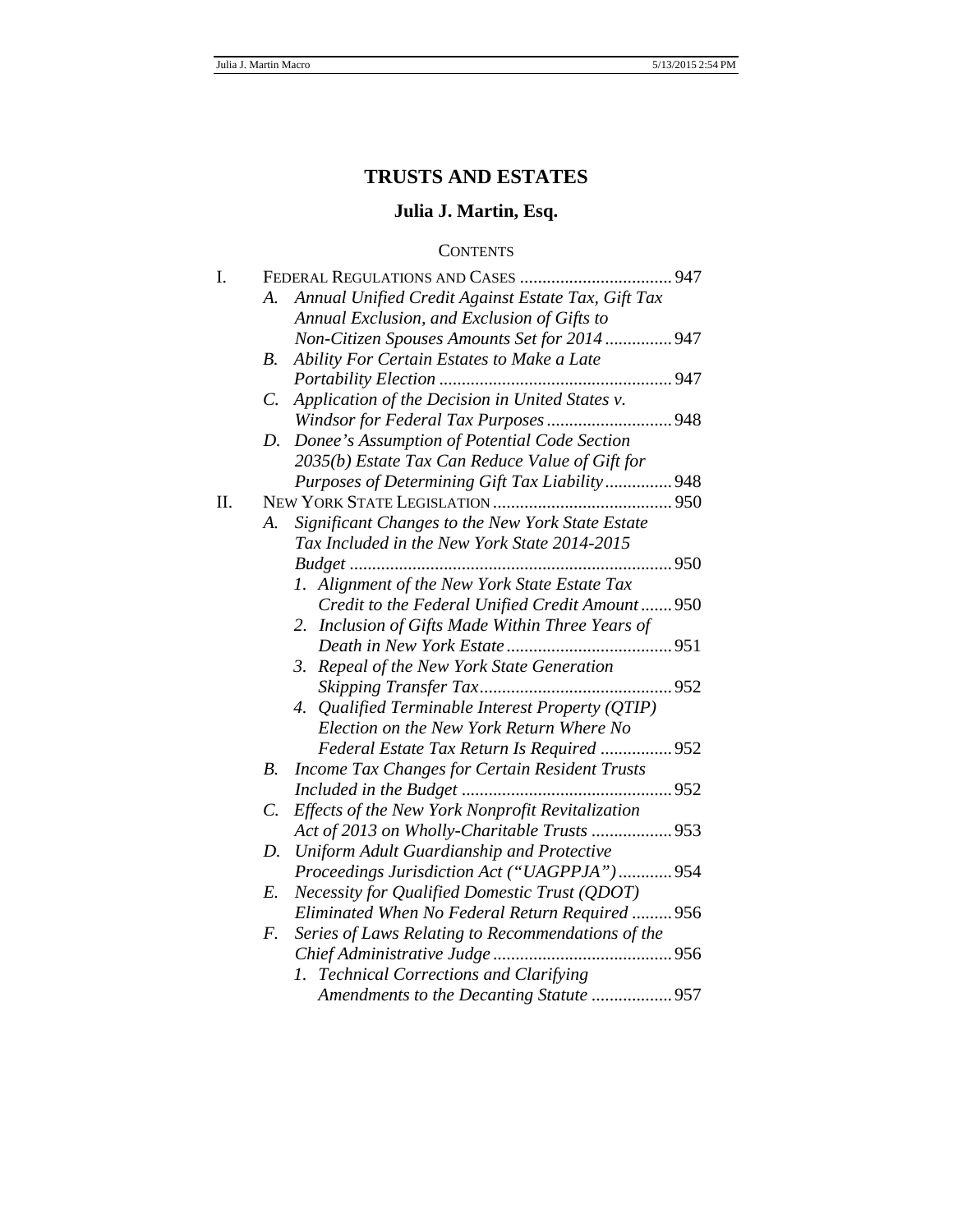| 946 |                                                     | <b>Syracuse Law Review</b>                          | [Vol. 65:945] |  |  |
|-----|-----------------------------------------------------|-----------------------------------------------------|---------------|--|--|
|     | Legislation Regarding Inheritance Rights of a<br>2. |                                                     |               |  |  |
|     |                                                     |                                                     |               |  |  |
|     |                                                     | Requirement for Court Approval for a Personal<br>3. |               |  |  |
|     |                                                     | Representative to Renounce Decedent's               |               |  |  |
|     |                                                     |                                                     |               |  |  |
|     |                                                     | 4. Amendment Permitting Settlement of a Resigning   |               |  |  |
|     |                                                     |                                                     |               |  |  |
|     |                                                     | 5. Amendments to the Anti-Lapse Statute  960        |               |  |  |
|     |                                                     | Restrictions on the Filing of Abandoned<br>6.       |               |  |  |
|     |                                                     | Property Services Locator Agreements in             |               |  |  |
|     |                                                     |                                                     |               |  |  |
| Ш.  |                                                     | NEW YORK STATE REGULATIONS AND CASES  962           |               |  |  |
|     | А.                                                  | Guidance from the New York State Division of        |               |  |  |
|     |                                                     | Taxation and Finance (NYSDTF) for Same-Sex          |               |  |  |
|     |                                                     | Couples in the Wake of United States v. Windsor 962 |               |  |  |
|     | $B$ .                                               | <b>Public Access to Surrogate's Court Documents</b> |               |  |  |
|     |                                                     |                                                     |               |  |  |
|     | $\mathcal{C}$ .                                     | Surrogate's Courts Have Jurisdiction to Review      |               |  |  |
|     |                                                     | Reasonableness of Compensation Paid to Out-of-      |               |  |  |
|     |                                                     |                                                     |               |  |  |
|     | D.                                                  | Due Execution Could be Found on Testimony of        |               |  |  |
|     |                                                     | <b>Attorney Supervising Execution Alone Where</b>   |               |  |  |
|     |                                                     | Attesting Witnesses Asserted Privilege  964         |               |  |  |
|     | E.                                                  | Divorce Did Not Revoke Testamentary Disposition     |               |  |  |
|     |                                                     | and Fiduciary Appointment of Former Father-In-      |               |  |  |
|     |                                                     | $Law$                                               |               |  |  |
|     | F.                                                  | Evidence of Proper Execution of Will Serve to       |               |  |  |
|     |                                                     | Refute Claims of Disinherited Children  967         |               |  |  |
|     | G.                                                  | Courts Have Discretion to Take Subsequent           |               |  |  |
|     |                                                     | Misconduct into Consideration in Awarding           |               |  |  |
|     |                                                     | Trustee Commissions for a Different Period 968      |               |  |  |
|     | Н.                                                  | Putative Father Need Not Acknowledge Paternity      |               |  |  |
|     |                                                     | of Child to All in Order for Acknowledgement to be  |               |  |  |
|     |                                                     |                                                     |               |  |  |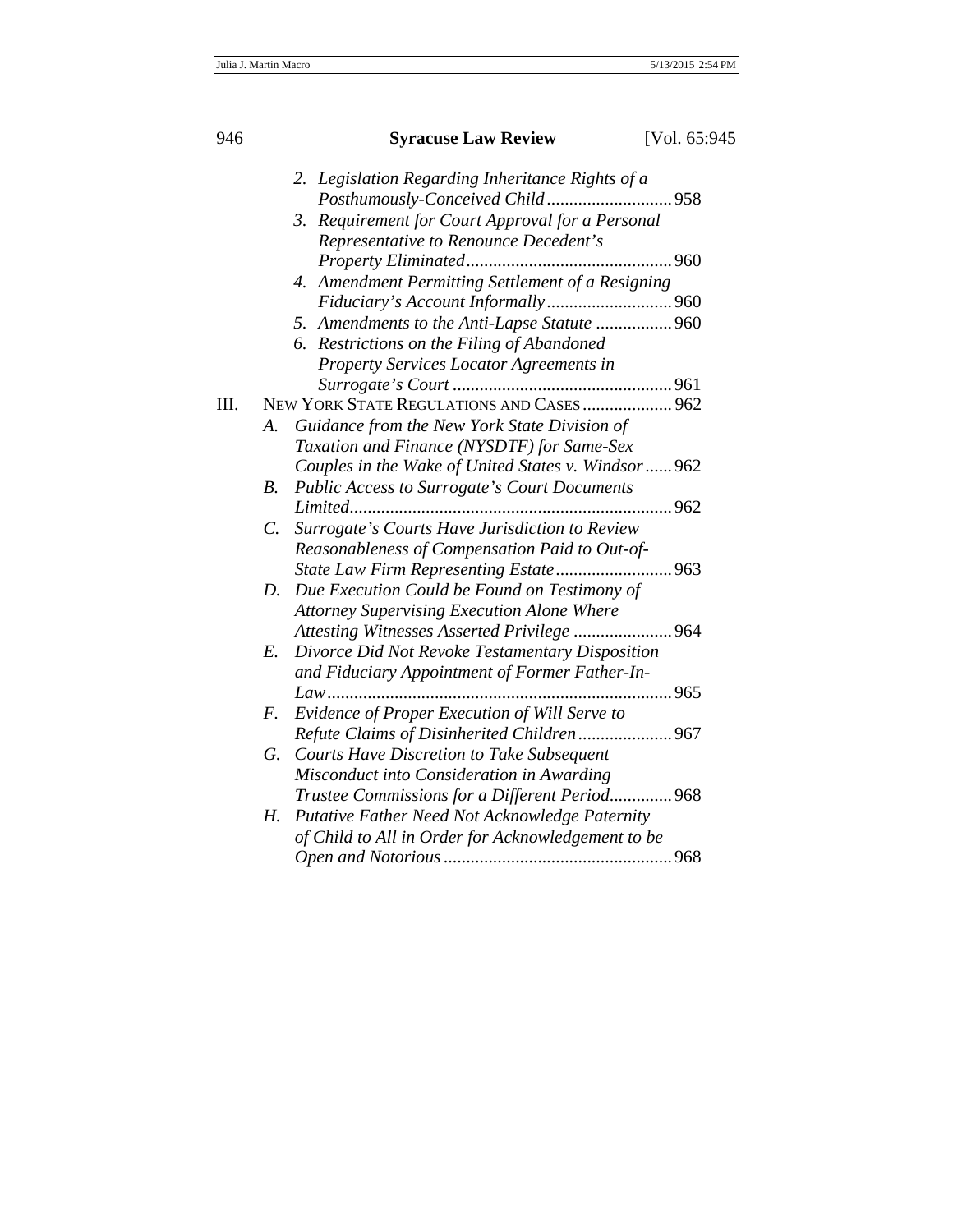#### I. FEDERAL REGULATIONS AND CASES

# *A. Annual Unified Credit Against Estate Tax, Gift Tax Annual Exclusion, and Exclusion of Gifts to Non-Citizen Spouses Amounts Set for 2014*

The Internal Revenue Service ("IRS") released Revenue Procedure 2013-35, announcing multiple inflation and cost-of-living adjustments as required under various provisions of the Internal Revenue Code (the "Code").<sup>1</sup> Revenue Procedure 2013-35 established, among other things, the annual exclusion amounts for gifts and the unified credit against estate tax.2 For any estate of a decedent who died in 2014, the estate tax annual exclusion amount increased to  $$5,340,000$  in 2014.<sup>3</sup> The gift tax annual exclusion for 2014 remained unchanged from its 2013 level of \$14,000.<sup>4</sup> The amount of gifts to a non-citizen spouse not included in the total amount of a taxpayer's taxable gifts for 2014 increased to \$145,000, up from \$143,000 in 2013.<sup>5</sup>

#### *B. Ability For Certain Estates to Make a Late Portability Election*

As a corollary to the American Taxpayer Relief Act of 2012 ("ATRA"), the IRS released Revenue Procedure 2014-18, which provided a simplified method for obtaining an extension of time to elect portability to preserve a deceased spouse's unused exclusion ("DSUE") amount for a surviving spouse.<sup>6</sup> The methods described in Revenue Procedure 2014-18 only apply where the size of the decedent's estate was below the applicable estate tax exclusion amount, and, accordingly, the estate was not required to file an estate tax return.<sup>7</sup> In order to effect a late portability election, representatives of eligible estates were given the opportunity to file a complete federal estate tax return (Form 706) electing portability and noting that the return was being filed pursuant to Revenue Procedure 2014-18.<sup>8</sup>

The relief offered under Revenue Procedure 2014-18 only applies to estates of U.S. citizen or resident decedents who died between January 1,

 <sup>†</sup> Julia J. Martin, J.D., Associate, Bousquet Holstein PLLC.

 <sup>1.</sup> Rev. Proc. 2013-35, 2013-2 C.B. 537.

<sup>2.</sup> *Id.* § 3, ¶ 32, 34.

<sup>3.</sup> *Id.* § 3, ¶ 32.

<sup>4.</sup> *Id.* § 3, ¶ 34(1).

<sup>5.</sup> *Id.* § 3, ¶ 34(2).

<sup>6.</sup> Rev. Proc. 2014-18, 2014-1 7 C.B 513, § 1.

<sup>7.</sup> *Id.* § 2, ¶ 1(2).

<sup>8.</sup> *Id.* § 4, ¶ 1(1).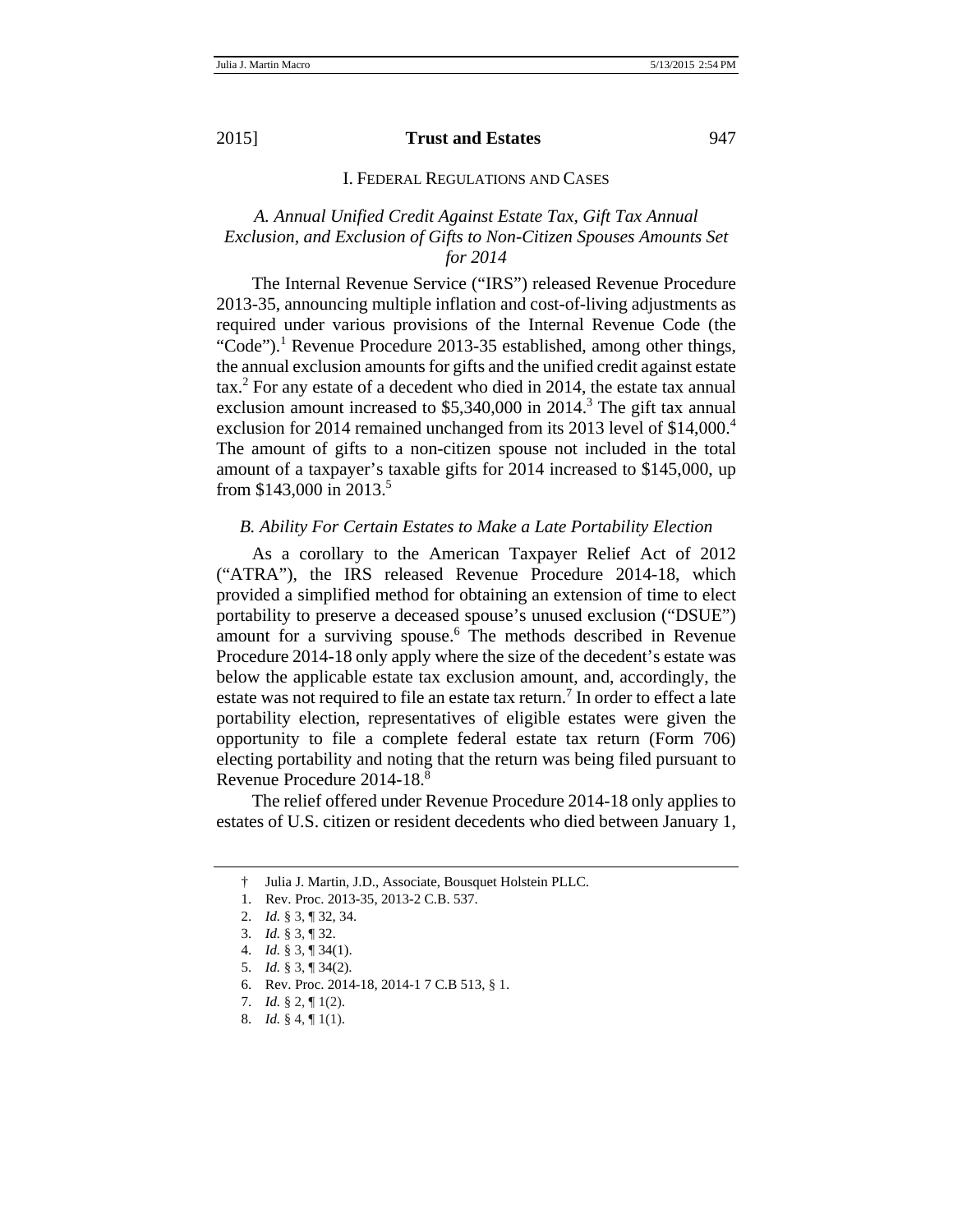2011, and December 31, 2013, with a surviving spouse.<sup>9</sup> The deadline for filing the late estate tax return in order to elect portability was December  $31, 2014$ <sup>10</sup>

# *C. Application of the Decision in United States v. Windsor for Federal Tax Purposes*

As indicated in the last *Survey*, on June 26, 2013, the United States Supreme Court ruled section three of the Defense of Marriage Act  $("DOMA")<sup>11</sup>$  unconstitutional.<sup>12</sup> On August 29, 2013, the IRS released Revenue Ruling 2013-17, which provides technical guidance on the treatment of individuals in same-sex marriages for federal tax purposes.<sup>13</sup> Revenue Ruling 2013-17 provided that terms in the Code relating to marriage should be interpreted to include same-sex marriage, and genderspecific terms should be construed as gender-neutral.<sup>14</sup> Additionally, Revenue Ruling 2013-17 established a "place of celebration" rule for purposes of determining whether a marriage is valid:

[I]ndividuals of the same sex will be considered to be lawfully married under the Code as long as they were married in a state whose laws authorize the marriage of two individuals of the same sex, even if they are domiciled in a state that does not recognize the validity of same-sex marriages.<sup>15</sup>

# *D. Donee's Assumption of Potential Code Section 2035(b) Estate Tax Can Reduce Value of Gift for Purposes of Determining Gift Tax Liability*

In *Steinberg v. Commissioner*, the U.S. Tax Court examined whether a donee's agreement to pay any federal estate tax that may be imposed as a result of Code section 2035(b) reduced the value of the portion of the transfer that was a taxable gift.<sup>16</sup> The donor entered into a binding gift agreement with her four adult daughters (the donees) whereby the donor agreed to make gifts of cash and securities to the donees.<sup>17</sup> In exchange,

<sup>9.</sup> *Id.* § 3, ¶ 1(1).

<sup>10.</sup> *Id.* § 4, ¶ 1(1).

<sup>11. 1</sup> U.S.C. § 7 (2012) ("[T]he word 'marriage' means only a legal union between one man and one woman as husband and wife, and the word 'spouse' refers only to a person of the opposite sex who is a husband or a wife.").

<sup>12.</sup> *See* United States v. Windsor, 133 S. Ct. 2675, 2682 (2013).

<sup>13.</sup> Rev. Rul. 2013-17, 2013-238 C.B. 201.

<sup>14.</sup> *Id.* at 4, ¶ 2.

<sup>15.</sup> *Id.* at 10, ¶ 3.

<sup>16. 141</sup> T.C. 258, 258 (2013).

<sup>17.</sup> *Id.* at 259.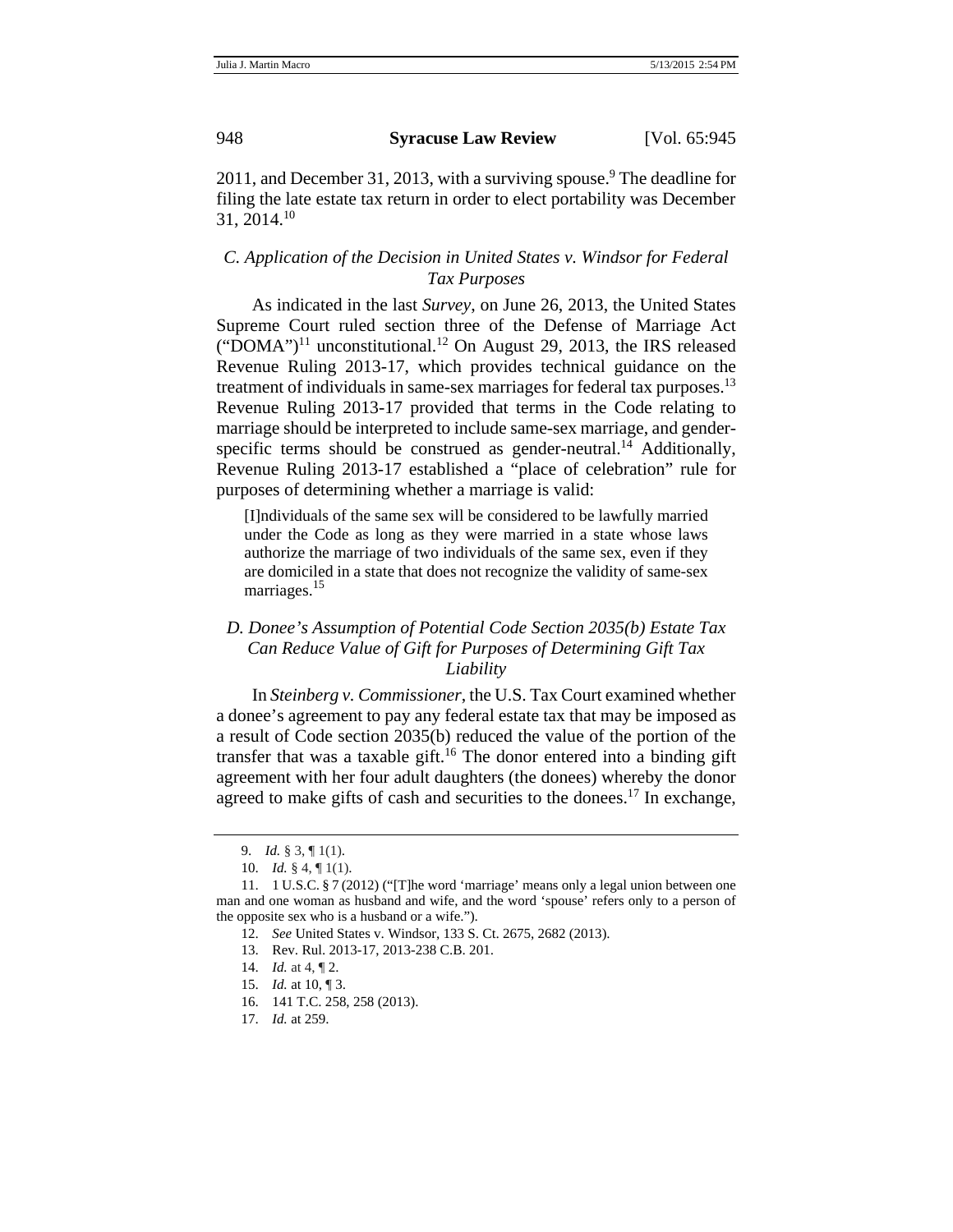the donees agreed to assume and pay any Federal and State gift tax liability, as well as any estate tax liability that may be due under Code section 2035(b) if the donor died within three years of the gifts.<sup>18</sup> Section 2035(b) provides that the amount of a decedent's gross estate for estate tax purposes is increased by the amount of gift taxes paid on any gifts made during the three years prior to the decedent's death.<sup>19</sup>

The donor reported the gift on a duly filed United States Gift Tax Return (Form  $709$ ).<sup>20</sup> On that return, the donor reported the value of the gift reflecting a reduction for both the gift tax paid by the donees and the actuarial value of the donees' assumption of the potential estate tax liability under Code section  $2035(b)$ .<sup>21</sup> The IRS disallowed the discount taken for the potential  $2035(b)$  estate taxes.<sup>22</sup> Once the donor filed a petition in Tax Court, the IRS filed a motion for summary judgment, arguing that the discount should not be allowed because the donees' assumption of the 2035(b) estate tax liability did not increase the value of the donor's estate and "therefore did not constitute consideration in money or money's worth."<sup>23</sup>

The Tax Court examined this matter largely based on its analysis in *McCord v. Commissioner*<sup>24</sup> and that of the Fifth Circuit Court of Appeals in the same case, which reversed the Tax Court decision below.<sup>25</sup> Although not bound by the decision in the Fifth Circuit,  $^{26}$  the Tax Court largely adopted the analysis of the court of appeals in *McCord*. 27 Thus, the Tax Court held that "a willing buyer and a willing seller in appropriate circumstances may take into account a donee's assumption of potential section 2035(b) estate tax liability in arriving at a sale price," and, accordingly, the valuation of the net gift could include a discount for the value of such potential liability.<sup>28</sup> However, the court pointed out that in order for the discount to be appropriate, the potential estate tax liability must not be too speculative to be reduced to a monetary value, the

<sup>18.</sup> *Id.* 

<sup>19.</sup> I.R.C. § 2035(b) (2012).

<sup>20.</sup> *Steinberg*, 141 T.C. at 261.

<sup>21.</sup> *Id.* 

<sup>22.</sup> *Id.*

<sup>23.</sup> *Id.* at 262.

<sup>24. 120</sup> T.C. 358 (2003).

<sup>25.</sup> McCord v. Comm'r, 461 F.3d 614, 632 (5th Cir. 2006).

<sup>26.</sup> *Steinberg*, 141 T.C. at 270. The donor was a resident of New York at the time the gift was made and the Gift Tax Return was filed. *Id.* at 259. As a result, any appeal of the Tax Court's decision in this matter would be appealed to the Court of Appeals for the Second Circuit.

<sup>27.</sup> *Id.* at 279-80.

<sup>28.</sup> *Id.* at 279.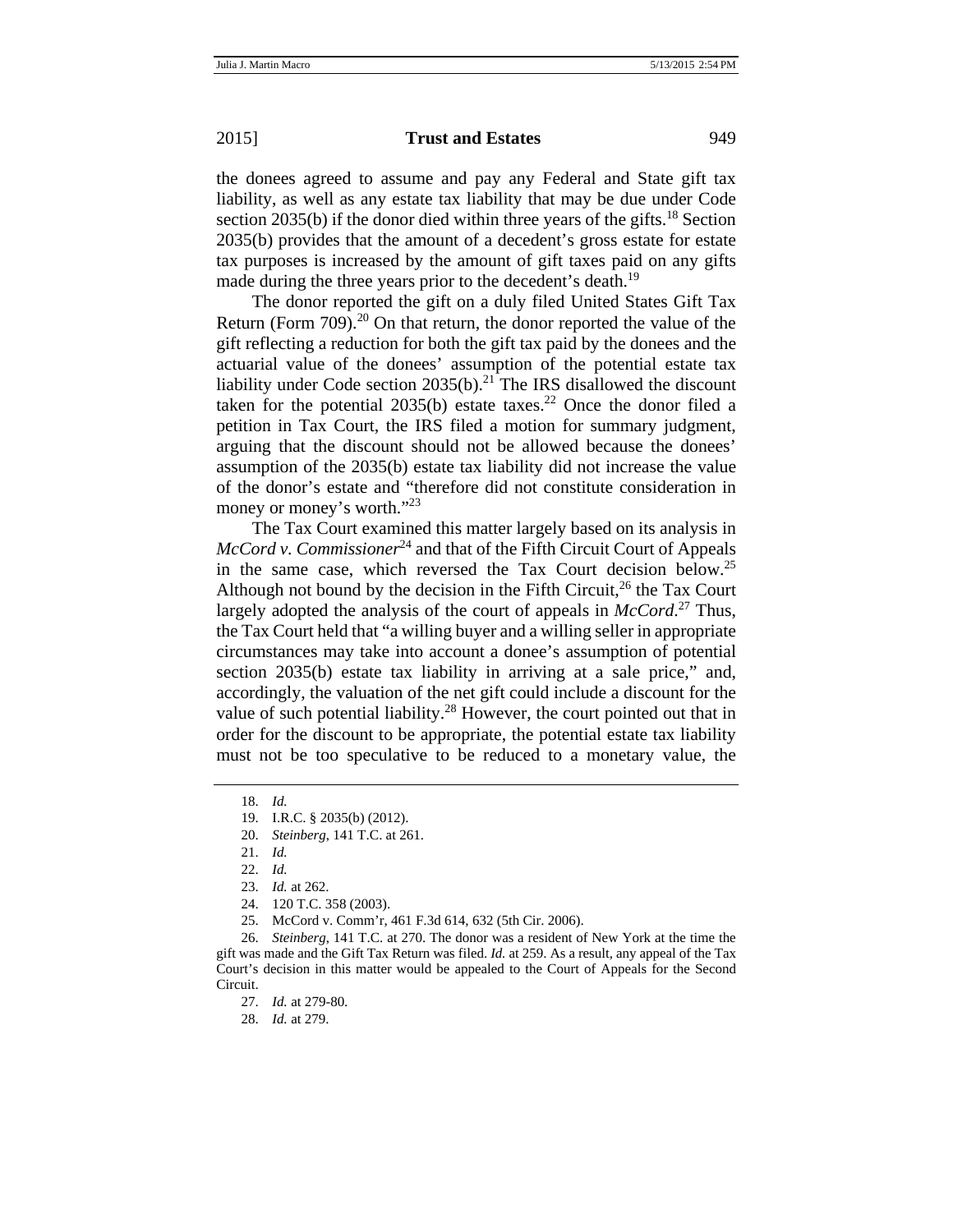determination of which is a factual issue.<sup>29</sup> Because genuine issues of fact remained (i.e., whether the potential estate tax liability was too speculative to be included), the Tax Court rejected the IRS' application for summary judgment. $30$ 

#### II. NEW YORK STATE LEGISLATION

# *A. Significant Changes to the New York State Estate Tax Included in the New York State 2014-2015 Budget*

The New York State 2014-2015 Budget (the "Budget") was signed into law by Governor Andrew Cuomo on March 31, 2014, and became effective the following day, April 1, 2014.<sup>31</sup> Included among the various budget provisions were significant changes to the New York estate tax system. Those changes are discussed below.

## *1. Alignment of the New York State Estate Tax Credit to the Federal Unified Credit Amount*

The Budget legislation increased the amount of the applicable exclusion amount for determining the credit against New York estate tax from the previous exclusion amount of \$1 million.<sup>32</sup> The new exclusion amount set by the Budget will increase incrementally over a period of five years.33 For any estate of a decedent dying between April 1, 2014, and March 31, 2015, the Budget set the exclusion amount at  $$2,062,500$ <sup>34</sup> For the period of April 1, 2015, to March 31, 2016, the exclusion amount is again increased to  $$3,125,000$ .<sup>35</sup> From April 1, 2016, to March 31, 2017, the exclusion amount is increased to  $\frac{1}{2}4,187,500$ .<sup>36</sup> From April 1, 2017, to December 31, 2018, the exclusion amount increases to  $$5,250,000.<sup>37</sup>$  Finally, beginning on January 1, 2019, and for the estate of any decedent dying thereafter, the New York exclusion amount adjusts to the same level as the federal estate and gift tax exemption.<sup>38</sup>

32. *Id.* § 952(c)(2)(A).

<sup>29.</sup> *Id.* at 272.

<sup>30.</sup> *Steinberg*, 141 T.C. at 283.

<sup>31.</sup> N.Y. TAX LAW § 952 (McKinney 2014).

<sup>33.</sup> *Id.*

<sup>34</sup>*. Id.*

<sup>35.</sup> *Id.*

<sup>36.</sup> N.Y. TAX LAW § 952(c)(2)(A).

<sup>37.</sup> *Id.* 

<sup>38.</sup> *Id.* § 952(c)(2)(B). The federal estate and gift tax exemption amount was set by the American Taxpayer Relief Act of 2012 at \$5 million indexed for inflation from 2010. *See* American Taxpayer Relief Act of 2012, Pub. L. 112-240, 126 Stat. 2313.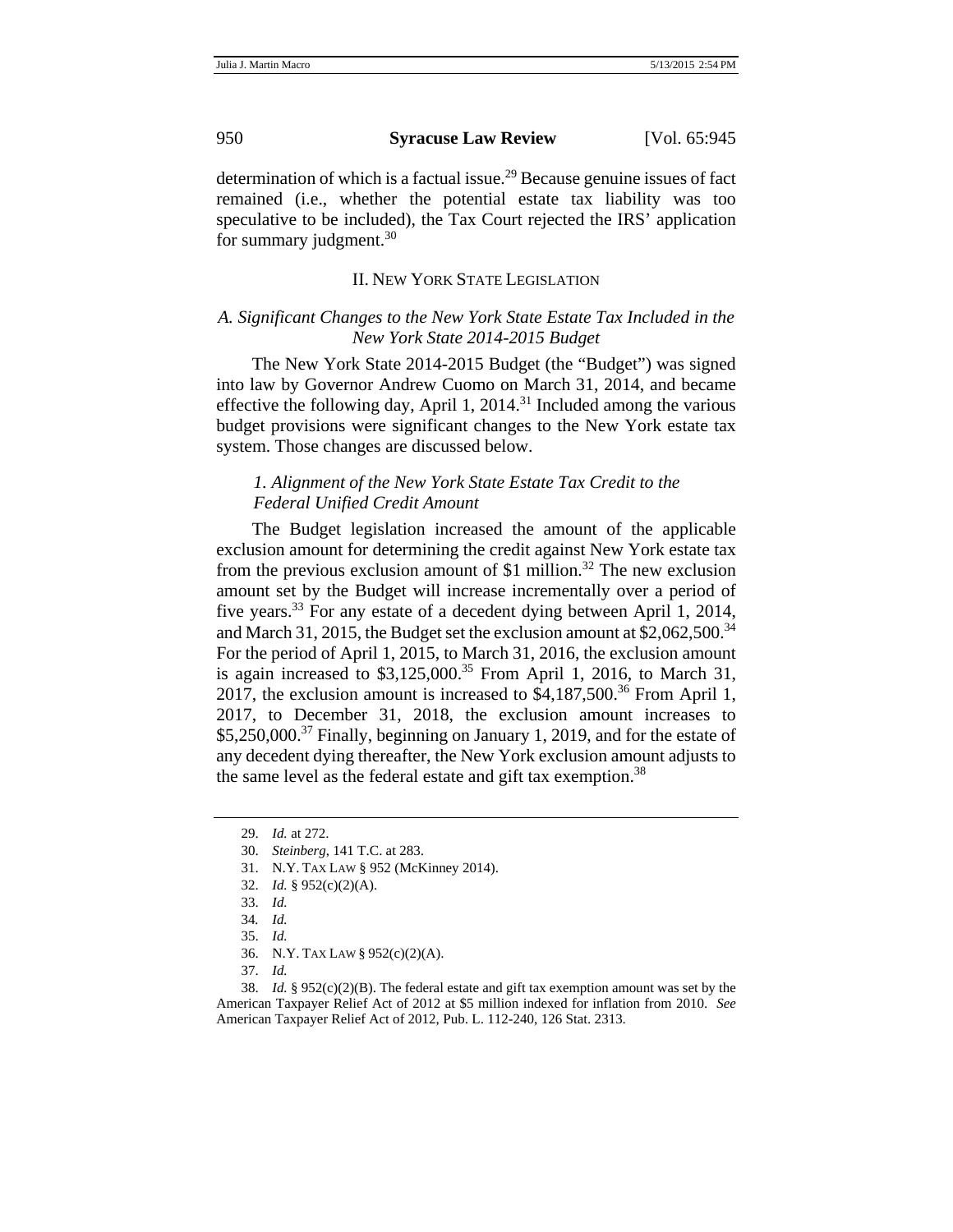The Budget provisions indicate that any New York taxable estate with a value less than or equal to the applicable exclusion amount will not be subject to New York estate tax.<sup>39</sup> The credit against New York estate tax is phased out for New York taxable estates that have a value between 100% and 105% of the exclusion amount and completely eliminated for taxable estates that exceed 105% of the exclusion amount.40 Thus, if a decedent's New York taxable estate exceeds the exclusion amount by more than 5%, the entire taxable estate is subject to New York estate tax.<sup>41</sup>

The top New York estate tax rate remains unchanged from its previous level of 16%.42

# *2. Inclusion of Gifts Made Within Three Years of Death in New York State*

Under the Budget, the New York gross estate of a resident decedent will now be increased by the amount of any taxable gifts, as determined for federal gift tax purposes, that are made during the three year period ending on the decedent's date of death and is not otherwise included in the decedent's federal gross estate.<sup>43</sup> This provision excludes any gifts made when the decedent was not a New York resident.<sup>44</sup> The Budget also makes clear that a New York estate tax return is required to be filed for a resident decedent's estate where the decedent's federal gross estate, increased by the amount of any gifts includable in the New York gross estate, exceeds the applicable exclusion amount.<sup>45</sup>

The New York taxable estate of a nonresident decedent will be increased by the amount of any taxable gift of real or tangible personal property located in New York State or intangible personal property employed in a business, trade, or profession conducted in New York State that is made during the three year period ending on the decedent's date of death that is not otherwise included in the decedent's federal gross estate.<sup>46</sup>

<sup>39.</sup> N.Y. TAX LAW § 952(c)(1).

<sup>40.</sup> *Id.*

<sup>41.</sup> *Id.*

<sup>42.</sup> *Id.* § 952(b).

<sup>43.</sup> *Id.* § 954(a)(3).

<sup>44.</sup> N.Y. TAX LAW § 954(a)(3)

<sup>45.</sup> *Id.* § 971(a)(1). For nonresident decedents, a New York estate tax return is required to be filed if the decedent's federal gross estate includes real or tangible personal property having a situs in New York State. *Id.* § 971(a)(2).

<sup>46.</sup> *Id.* § 960(b) (McKinney 2014).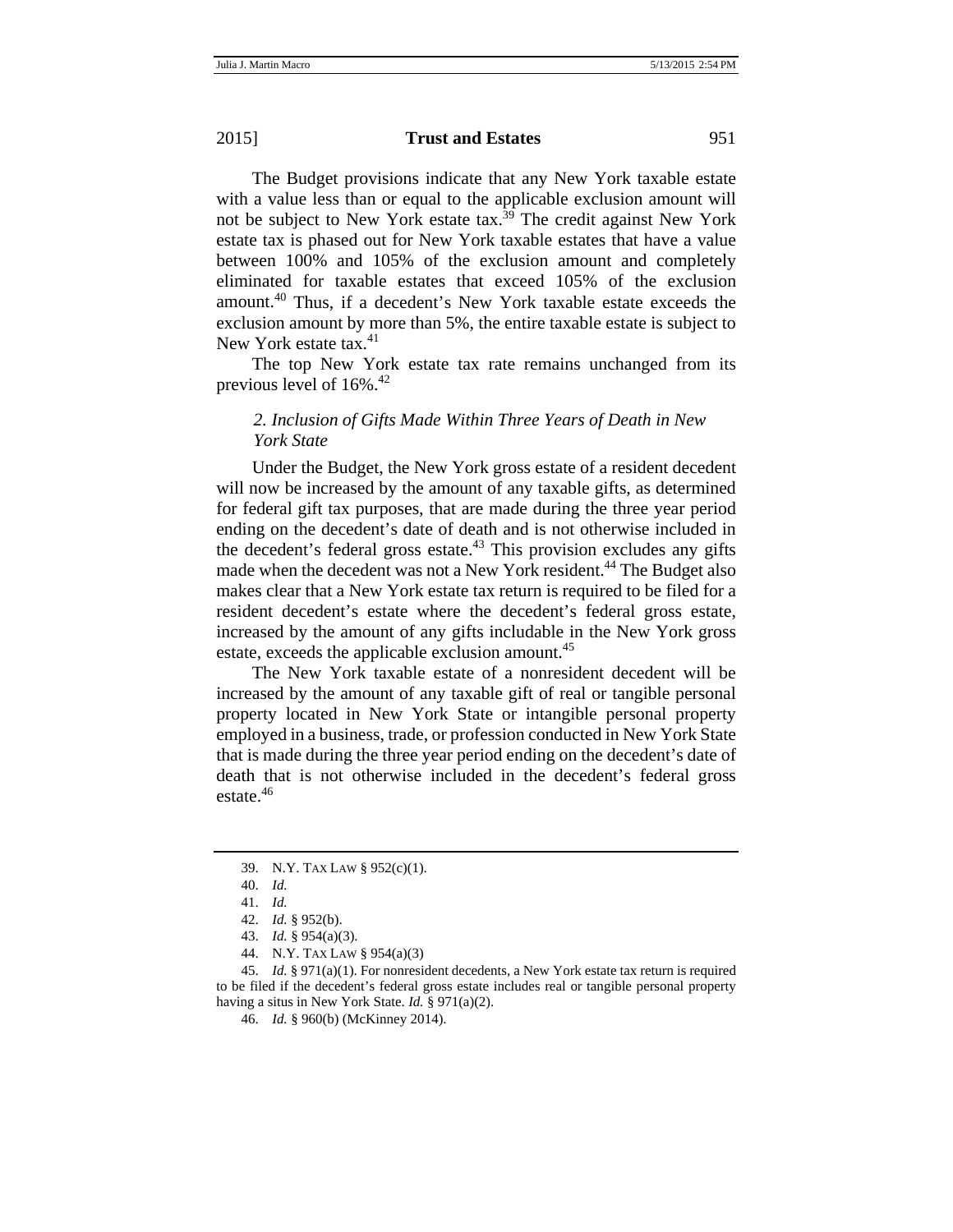These provisions apply only to gifts made on or after April 1, 2014, and before January 1, 2019.<sup>47</sup>

#### *3. Repeal of the New York State Generation Skipping Transfer Tax*

The Budget legislation repeals the New York State Generation Skipping Transfer Tax on all estates of decedents dying on or after April 1, 2014.48

# *4. Qualified Terminable Interest Property (QTIP) Election on the New York Return Where No Federal Estate Tax Return Is Required*

In the case of an estate that is not required to file a federal estate tax return, but is required to file a New York estate tax return, the estate may qualify for the New York marital deduction by making a QTIP election on its New York estate tax return.<sup>49</sup> If the estate does file a federal estate tax return making a QTIP election, the estate must make a consistent election on its New York return.<sup>50</sup>

# *B. Income Tax Changes for Certain Resident Trusts Included in the Budget*

In addition to the changes made to the New York estate tax, the income tax treatment of certain resident trusts was also changed as part of the Budget legislation.<sup>51</sup> First, a beneficiary of a New York resident trust that is exempt from New York income taxation<sup>52</sup> will now be taxed when accumulated net income is distributed in a future tax year.<sup>53</sup> This change is effective for taxable years beginning on or after January 1, 2014.54

Additionally, the income generated by a New York resident trust that is an incomplete gift non-grantor trust (less any deductions of such trust) will be taxed in New York as income to the trust's grantor as if the trust were a grantor trust.<sup>55</sup> This new rule does not apply to income

<sup>47.</sup> *Id.* §§ 954(a)(3), 960(b).

<sup>48.</sup> N.Y. TAX LAW § 952(b).

<sup>49.</sup> *Id.* § 955(c).

<sup>50.</sup> *Id.*

<sup>51.</sup> *See id.* § 612.

<sup>52.</sup> New York resident trusts are exempt from New York income tax if (i) no trustee of the trust is a New York domiciliary, (ii) the trust holds no real or tangible property located in New York, and (iii) the trust does not derive income and/or gains only from or in connection with sources outside of New York. *Id.* § 605(b)(3)(D).

<sup>53.</sup> N.Y. TAX LAW § 612(b)(40).

<sup>54.</sup> *Id.*

<sup>55.</sup> *Id.* § 612(b)(41).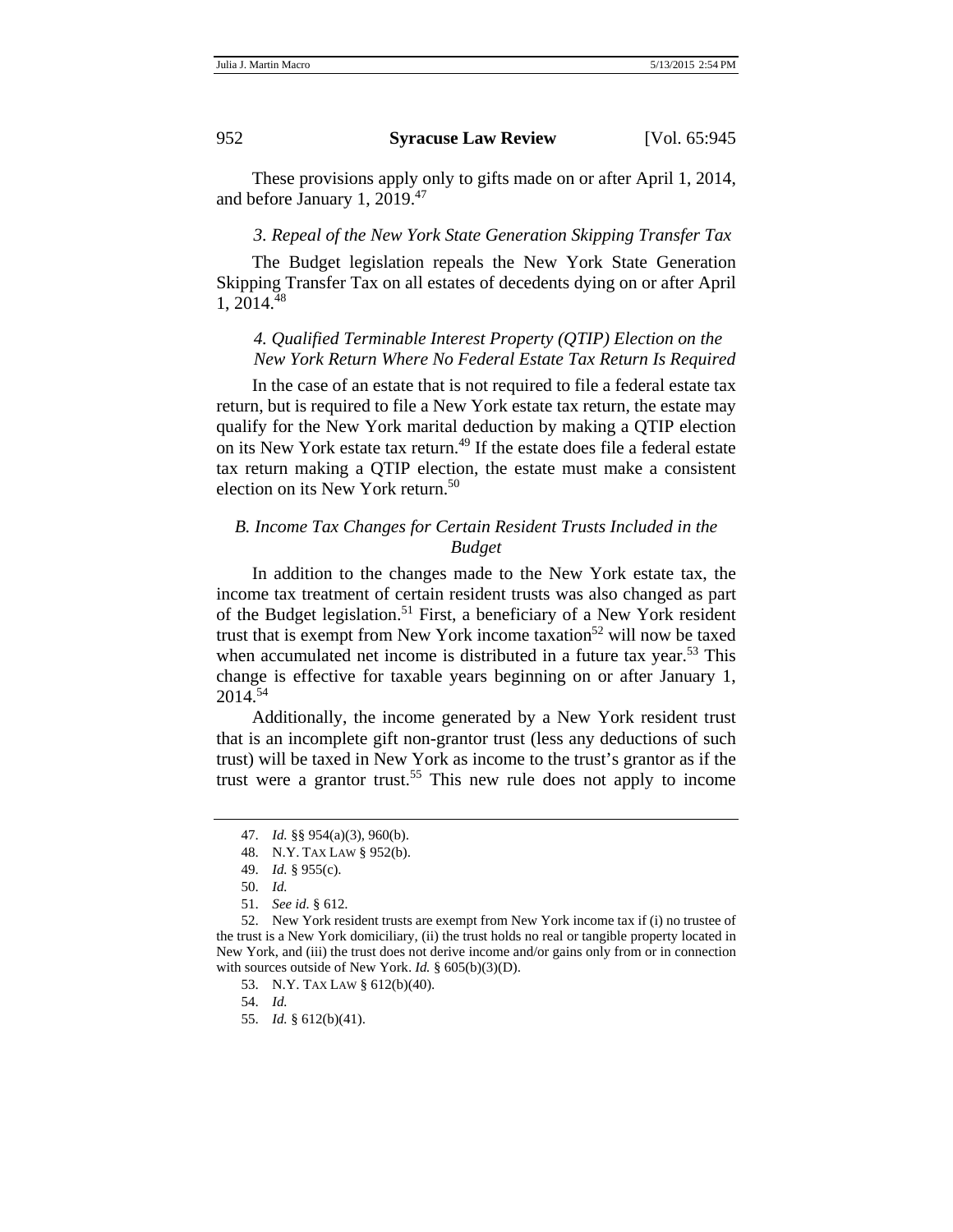accumulated prior to January 1, 2014, and also does not apply to any income from a trust that is liquidated before June 1, 2014.<sup>56</sup>

## *C. Effects of the New York Nonprofit Revitalization Act of 2013 on Wholly-Charitable Trusts*

The New York Nonprofit Revitalization Act of 2013 ("the Act") was signed into law on December 18, 2013.<sup>57</sup> The Act was designed to reduce the burdens on nonprofit organizations, while also strengthening governance and accountability.58 The Act applies to New York not-forprofit organizations and non-New York charities registered in New York.<sup>59</sup> Many significant provisions also apply to wholly-charitable trusts by virtue of the addition of the new Estates, Powers and Trusts Law ("EPTL") section  $8-1.9$ .<sup>60</sup>

The Act requires that every nonprofit corporation and whollycharitable trust adopt a conflict of interest policy and provides the requirements for such a policy. $61$  In addition, each trustee must complete annual disclosure statements detailing entities in which the trustee has an interest as an officer, director, trustee, member, owner, or employee and identifying transactions that present potential conflicts of interest.<sup>62</sup> Throughout the year, trustees, officers, and key employees<sup>63</sup> have an obligation to disclose, in good faith, material facts regarding an interest in a related party transaction<sup>64</sup> to the organization or trust's governing

59. *See generally* Act of December 18, 2013, ch. 549, 2013 McKinney's Sess. Laws of N.Y. 8072 (codified at N.Y. E.P.T.L. § 8-1.9).

60. *See* N.Y. EST. POWERS & TRUSTS LAW § 8-1.9 (McKinney 2014).

61. *Id.* § 8-1.9(d)(1); *see also* N.Y. NOT-FOR-PROFIT CORP. LAW § 715-a (McKinney 2014).

62. N.Y. E.P.T.L. § 8-1.9(d)(3).

63. The term "key employee" is defined by the Act as "any person who is in a position to exercise substantial influence over the affairs of the corporation, as referenced in 26 U.S.C. section  $4958(f)(1)(A)$  and further specified in 26 C.F.R. § 53.4958-3(c), (d) and (e), or succeeding paragraphs." *Id.* § 8-1.9(a)(3); *see also* N.Y. NOT-FOR-PROFIT CORP. LAW § 102(a)(25).

64. The term "related party transaction" is defined by the Act as "any transaction, agreement or any other arrangement in which a related party has a financial interest and in which the trust or any affiliate of the trust is a participant." N.Y. E.P.T.L. § 8-1.9(a)(8). The term "related party" is defined as:

(i) any trustee or key employee of the trust or any affiliate of the trust; (ii) any relative of any trustee or key employee of the trust or any affiliate of the trust; or (iii) an entity in which any individual described in clauses (i) and (ii) of this subparagraph has a thirty-five percent or greater ownership or beneficial interest or, in the case of a

<sup>56.</sup> *Id*. § 612(b)(40).

<sup>57.</sup> Act of December 18, 2013, ch. 549, 2013 McKinney's Sess. Laws of N.Y. 8072 (codified at N.Y. E.P.T.L. § 8-1.9).

<sup>58. 2013</sup> McKinney's Sess. Laws of N.Y. 8072 (legislative memorandum).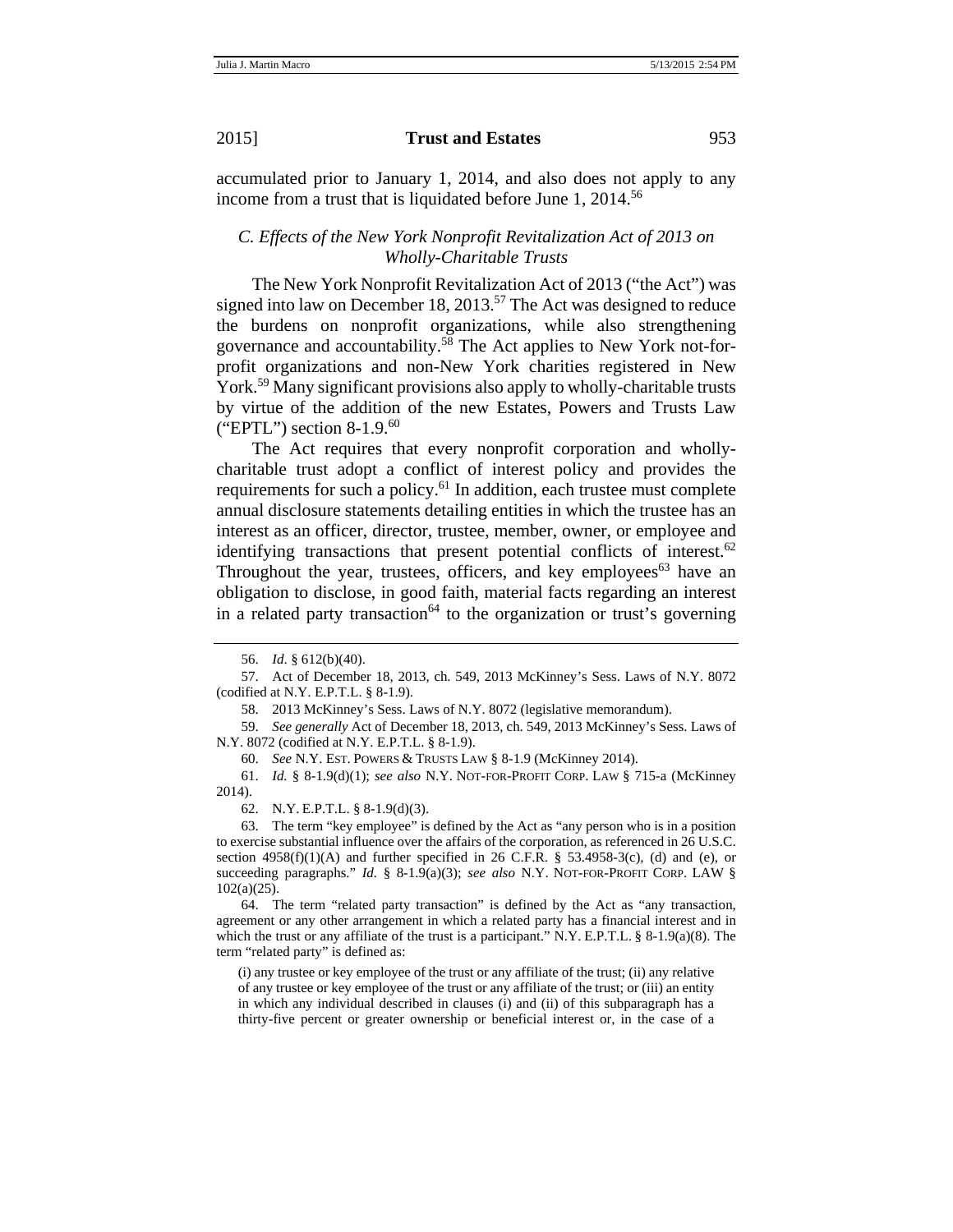board or a designated committee charged with addressing such transactions.65 Prior to entering into a related party transaction, the trustees or authorized committee of trustees must ensure that the transaction is fair, reasonable, and in the best interests of the organization or trust.66 In addition, the trustees or the authorized committee must also consider alternatives to the transaction, if available;  $67$  approve the transaction by a vote of at least a majority of those trustees or committee members present at a meeting;<sup>68</sup> and document the basis for approval and the alternatives considered contemporaneous with such a meeting.<sup>69</sup>

In addition to the provisions of the law regarding conflicts of interest, the Act also requires organizations and trusts to comply with certain audit procedures.<sup>70</sup> Nonprofit corporations and wholly-charitable trusts with twenty or more employees and annual revenue in excess of \$1 million must also adopt a whistleblower policy to protect those who report suspected misconduct from retaliation.<sup>71</sup>

Most provisions of the Act took effect on July 1, 2014.<sup>72</sup> For trusts with annual revenues of less than \$10 million, the audit procedures addressed in the Act are not effective until January 1,  $2015.^{73}$ 

# *D. Uniform Adult Guardianship and Protective Proceedings Jurisdiction Act ("UAGPPJA")*

On October 23, 2013, New York State enacted the UAGPPJA, which addresses the issue of jurisdiction over adult guardianships and other protective proceedings.74 The UAGPPJA provides a mechanism for resolving multi-state jurisdictional disputes in such matters.<sup>75</sup> The UAGPPJA was developed by the Uniform Law Commission to address jurisdictional confusion in adult guardianship and other protective

73. *Id.* (codified at N.Y. E.P.T.L. § 8-1.9).

74. Act of October 23, 2013, ch. 427, 2013 McKinney's Sess. Laws of N.Y. 857 (codified at N.Y. MENTAL HYG. LAW § 83 (McKinney 2014)).

75. *Id.*

partnership or professional corporation, a direct ownership interest in excess of five percent.

*Id.* § 8-1.9(a)(6).

<sup>65.</sup> *Id.* § 8-1.9(d)(3).

<sup>66.</sup> *Id.* § 8-1.9(c)(1).

<sup>67.</sup> *Id.* § 8-1.9(c)(2)(A).

<sup>68.</sup> N.Y. E.P.T.L. § 8-1.9(c)(2)(B).

<sup>69.</sup> *Id.* § 8-1.9(c)(2)(C).

<sup>70.</sup> *Id.* § 8-1.9(b).

<sup>71.</sup> *Id.* § 8-1.9(e).

<sup>72.</sup> Act of December 18, 2013, ch. 549, 2013 McKinney's Sess. Laws of N.Y. 8072 (codified at N.Y. E.P.T.L. § 8-1.9).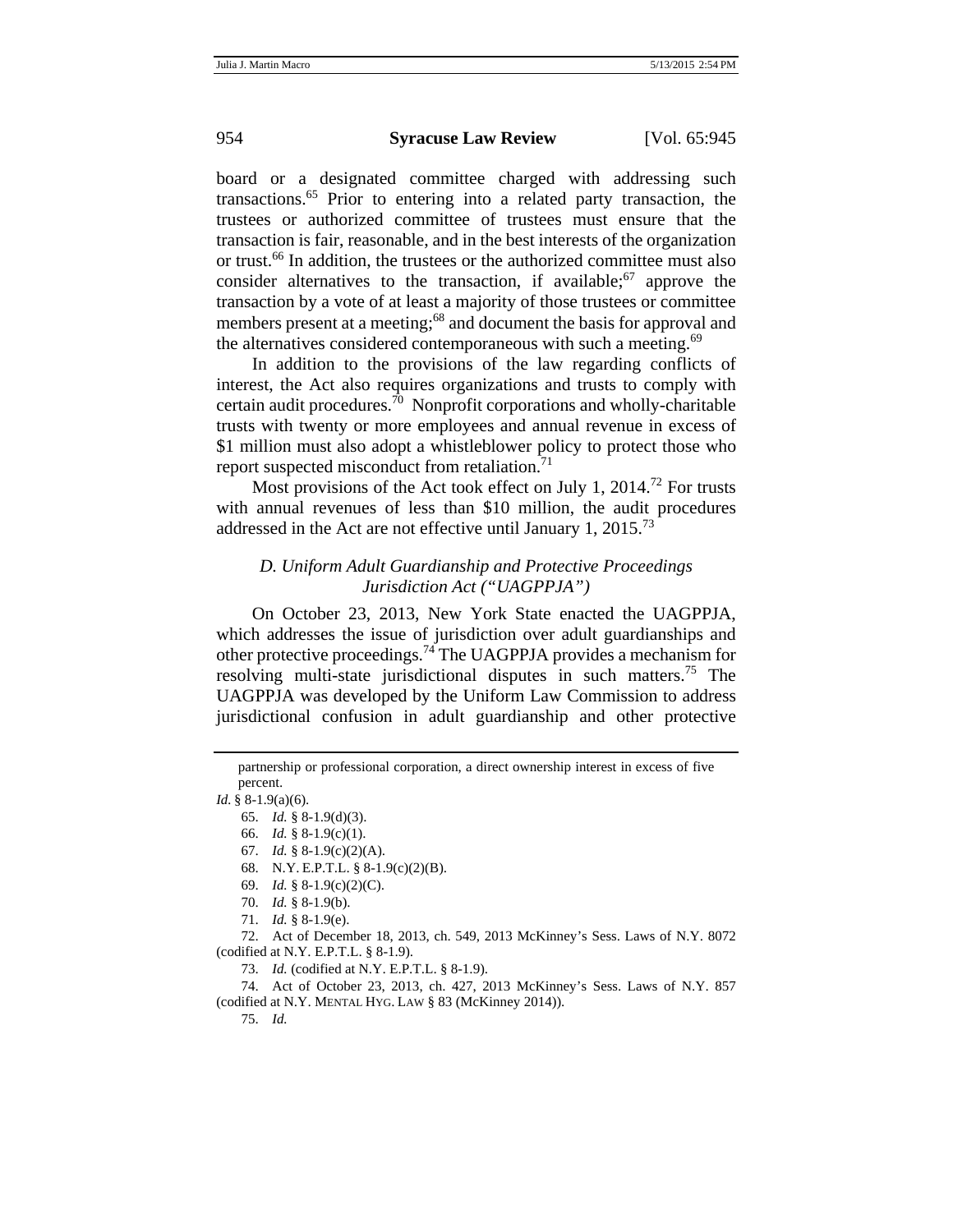proceedings.76 The Sponsor's Memorandum that accompanied the UAGPPJA bill indicated that "[o]ften, jurisdiction in adult guardianship cases is complicated because multiple states, each with its own adult guardianship system, may have an interest in the case. Consequently, it may be unclear which state court has jurisdiction to decide the guardianship issue."77

The UAGPPJA is incorporated into New York law as Article 83 of the Mental Hygiene Law.78 The terms of the UAGPPJA provide a framework for communication and cooperation between courts of different jurisdictions,  $^{79}$  including procedures for resolving jurisdictional issues where petitions for guardianship are pending in more than one place,80 as well as procedures for transferring a guardianship proceeding to or accepting one from another jurisdiction.<sup>81</sup> The UAGPPJA also provides the factors that a court may use in determining whether the adult for whom the protection order is sought has sufficient connection with a particular state for purposes of establishing jurisdiction<sup>82</sup> and defines a three-level priority system for a New York court to establish jurisdiction. $83$  Even where a court may not be able to obtain jurisdiction according to those procedures, the UAGPPJA also outlines several special circumstances where a New York court will always have jurisdiction: (i) for a protective order with respect to property located in New York; and (ii) for guardianship appointment in an emergency circumstance where it is likely to result in substantial harm to the person for whom the appointment is sought and there is no other guardian appointed.84 Once a guardianship appointment or a protective order is obtained, the UAGPPJA provides procedures for registering an out-ofstate appointment or order in a New York State court.<sup>85</sup>

<sup>76. 2013</sup> *McKinney's Sess. Law News* A-857 (legislative memorandum).

<sup>77.</sup> *Id.*

<sup>78.</sup> Act of October 23, 2013, ch. 427, 2013 McKinney's Sess. Laws of N.Y. 857 (codified at N.Y. MENTAL HYG. LAW § 83).

<sup>79.</sup> *See* N.Y. MENTAL HYG. LAW § 83.05-83.11.

<sup>80.</sup> *Id.* § 83.29.

<sup>81.</sup> *Id.* §§ 83.31, 83.33.

<sup>82.</sup> *Id.* § 83.13.

<sup>83.</sup> *Id.* § 83.17.

<sup>84.</sup> N.Y. MENTAL HYG. LAW § 83.19.

<sup>85.</sup> *Id.* § 83.35, 83.37. Section 83.39 of the Mental Hygiene Law provides that [u]pon registration of an order appointing a guardian of the person or protective order from another state, the guardian of the person or guardian of the property may exercise in this state all powers authorized in the order or appointment except as prohibited under the laws of this state . . . .

*Id.* § 83.39.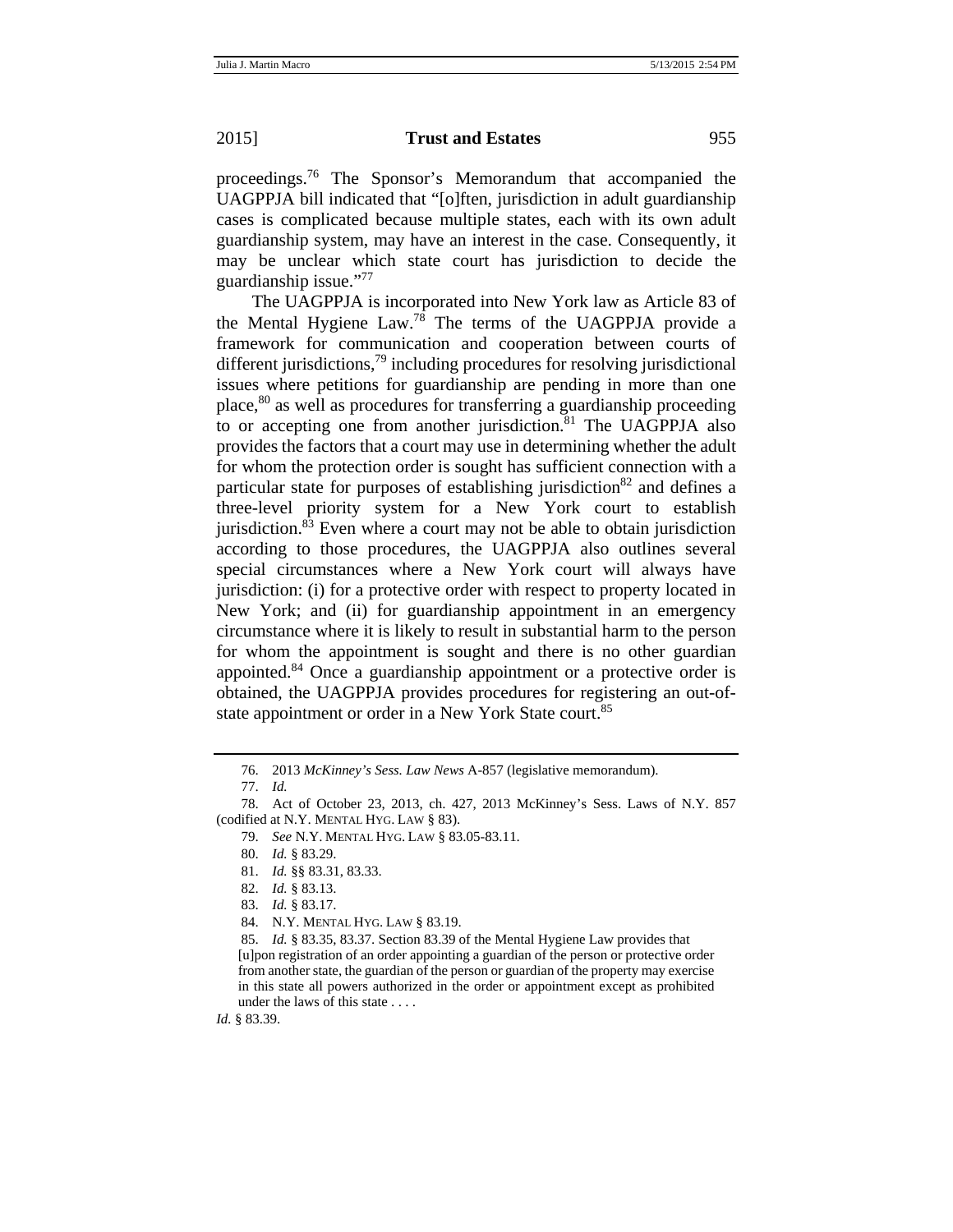The amendments for the UAGPPJA included references to its provisions in both Article 81 of the Mental Hygiene  $Law^{86}$  and Article 17-A of the Surrogate's Court Procedure Act ("SCPA").<sup>87</sup> The UAGPPJA went into effect on April 21, 2014.88

# *E. Necessity for Qualified Domestic Trust (QDOT) Eliminated When No Federal Return Required*

An amendment to the Tax Law provides that dispositions to an individual's non-U.S. citizen surviving spouse will not be subject to New York State estate tax, despite the disposition not passing through a QDOT, in the circumstance where a federal estate tax return is not due and a disposition to the non-citizen spouse would otherwise qualify for the federal estate tax marital deduction under Code section 2056.<sup>89</sup> The amendment took effect on December 18, 2013, and applies to estates of individuals dying on or after January 1, 2010, but expires and will be deemed repealed on July 1,  $2016.^{90}$ 

# *F. Series of Laws Relating to Recommendations of the Chief Administrative Judge*

Throughout the 2013 and 2014 legislative sessions, a series of measures were introduced at the request of A. Gail Prudenti, the New York State Unified Court System's Chief Administrative Law Judge, upon the recommendation of her Surrogate's Court Advisory Committee.<sup>91</sup> The measures were signed into law at various points

90. Act of December 18, 2013, ch. 538, 2013 McKinney's Sess. Laws of N.Y. 4851A (codified at N.Y. TAX LAW  $\S$  951(b)).

91. *See* 2013 *McKinney's Sess. Law News* A-4061 (legislative memorandum); 2013 *McKinney's Sess. Law News* A-6555 (legislative memorandum); 2013 *McKinney's Sess. Law News* A-7061 (legislative memorandum); 2014 *McKinney's Sess. Law News* A-7461A (legislative memorandum); 2014 *McKinney's Sess. Law News* S-7144 (legislative memorandum); 2014 *McKinney's Sess. Law News* A-9757 (legislative memorandum); 2014 *McKinney's Sess. Law News* S-7077A (legislative memorandum).

<sup>86.</sup> Act of October 23, 2013, ch. 427, 2012 McKinney's Sess. Laws of N.Y. 857 (codified at N.Y. MENTAL HYG. LAW § 81.18).

<sup>87.</sup> *Id.* (codified at N.Y. SURR. CT. PROC. ACT § 1758(1) (McKinney 2014)).

<sup>88.</sup> *Id.* (codified at N.Y. S.C.P.A. § 1758(1)).

<sup>89.</sup> Act of December 18, 2013, ch. 538, 2013 McKinney's Sess. Laws of N.Y. 4851A (codified at N.Y. TAX LAW § 951(b) (McKinney 2014)). The bill indicates the new paragraph relating to eligibility for the estate tax marital deduction for a non-citizen spouse without the use of a QDOT was to be added to Tax Law Section 951 and paragraph (c). However, the 2014-2015 Budget modified Tax Law Section 951 by removing the paragraph that had been Section 951(b) relating to the New York generation-skipping transfer taxes. *See* Act of March 31, 2014, ch. 59, 2014 McKinney's Sess. Laws of N.Y. 6359 (codified at N.Y. TAX LAW § 951(b)).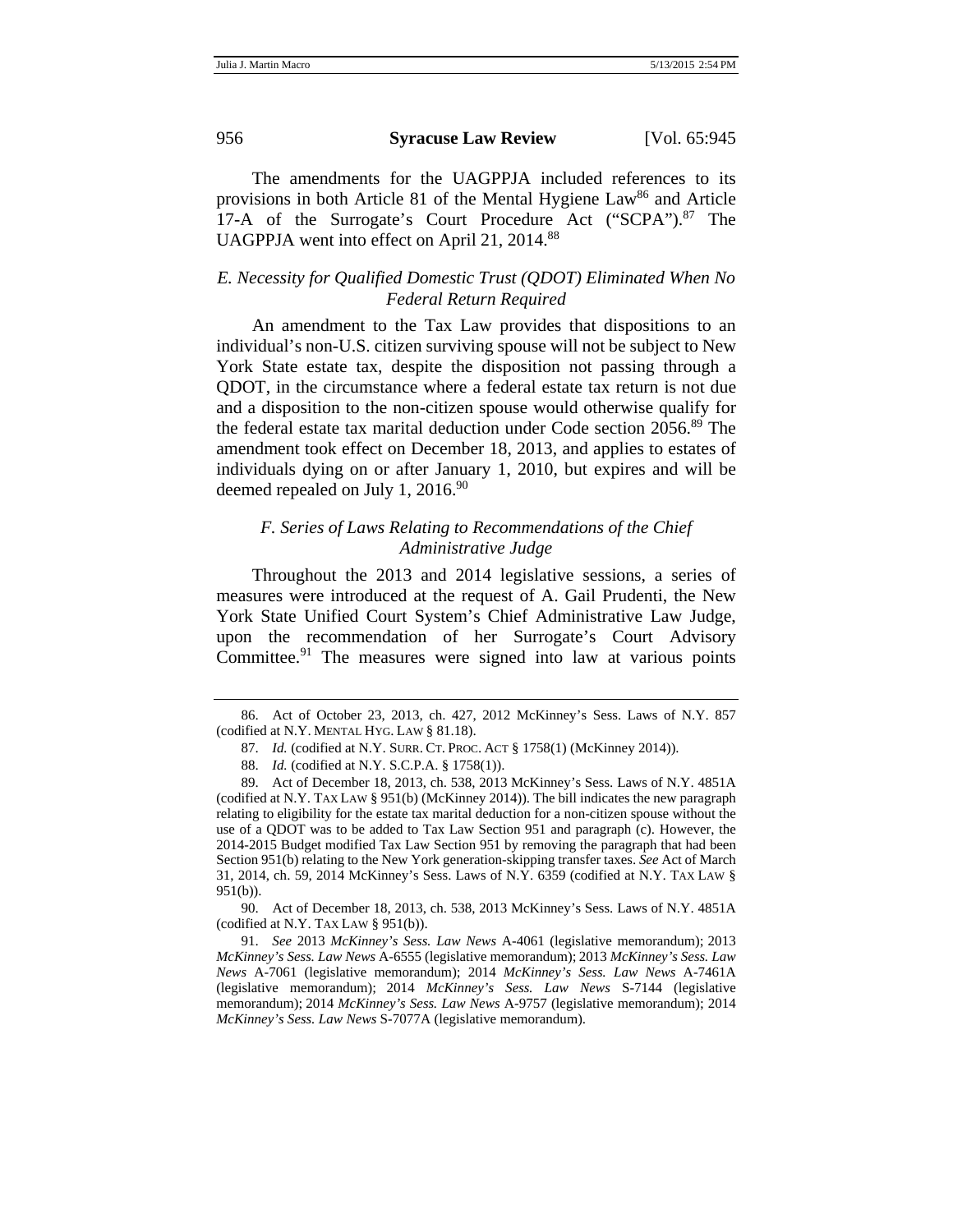throughout 2013 and  $2014.^{92}$  A summary of several of the changes is discussed below.

# *1. Technical Corrections and Clarifying Amendments to the Decanting Statute*

The bill package included several bills to correct previous changes made in 2011 to New York's trust decanting statute (EPTL section  $10-6.6$ .<sup>93</sup> The changes took effect on November 13, 2013, the date the bill was signed into law.<sup>94</sup> Among the noteworthy provisions was a clarification that a trustee with unlimited discretion to invade trust principal may decant the principal of that trust (the "invaded trust") to another trust (the "appointed trust") for the benefit of one, more than one, or all of the same current beneficiaries of the invaded trust and the appointed trust may share one, more than one, or all of the successor and remainder beneficiaries with the invaded trust.<sup>95</sup>Additionally, the amendments make clear that the interest of a beneficiary who is entitled to discretionary income, but not principal, of the invaded trust at the time of the decanting may be continued in the appointed trust.<sup>96</sup> Finally, the amendments also clarify that in the case where more than one trustee is

<sup>92.</sup> *See generally* Act of October 23, 2013, ch. 432, 2013 McKinney's Sess. Laws of N.Y. 4061 (codified at N.Y. E.P.T.L. § 10-6.6 (McKinney 2014)); Act of September 27, 2013, ch. 348, 2013 McKinney's Sess. Laws of N.Y. 6555 (codified at N.Y. E.P.T.L. § 3-3.3); Act of November 13, 2013, ch. 482, 2013 McKinney's Sess. Laws of N.Y. 7061 (codified at N.Y. E.P.T.L. § 10-6.6); Act of November 21, 2014, ch. 439, 2014 McKinney's Sess. Laws of N.Y. 7461A (codified at N.Y.E.P.T.L. § 4-1.3); Act of August 11, 2014, ch. 315, 2014 McKinney's Sess. Laws of N.Y. 7144 (codified at N.Y. E.P.T.L. § 2-1.11); Act of July 22, 2014, ch. 130, 2014 McKinney's Sess. Laws of N.Y. 9757 (codified at N.Y. E.P.T.L. § 10-6.6); Act of September 23, 2014, ch. 391, 2014 McKinney's Sess. Laws of N.Y. 7077A (codified at N.Y. E.P.T.L. § 13-2.3).

<sup>93.</sup> Act of November 13, 2013, ch. 482, 2013 McKinney's Sess. Laws of N.Y. 7061 (codified at N.Y. E.P.T.L. § 10-6.6).

<sup>94.</sup> The main bill, which encompasses the bulk of the substantive changes to N.Y. E.P.T.L. section 10-6.6(b), was signed into law on November 13, 2013, and included a provision that the changes would take effect "immediately." Act of November 13, 2013, ch. 482, 2013 McKinney's Sess. Laws of N.Y. 7061 (codified at N.Y. E.P.T.L. § 10-6.6). There were two smaller bills that also amended N.Y. E.P.T.L. § 10-6.6(b) and were signed into law on different dates. *See* Act of October 23, 2013, ch. 432, 2013 McKinney's Sess. Laws of N.Y. 4061 (codified at N.Y. E.P.T.L. § 10-6.6) (clarifying that the amendments made to the decanting statute apply to trusts created *on* the effective date of that legislation, not just to those trusts created prior to and after such date) and Act of July 22, 2014, ch. 130, 2014 McKinney's Sess. Laws of N.Y. 9757 (codified at N.Y. E.P.T.L. § 10-6.6) (correcting a reference in N.Y. E.P.T.L. § 10-6.6(s)(10) from N.Y. E.P.T.L. § 7-1.1 to N.Y. E.P.T.L. § 7- 1.11, the correct statute).

<sup>95.</sup> Act of November 13, 2013, ch. 482, 2013 McKinney's Sess. Laws of N.Y. 7061 (codified at N.Y. E.P.T.L. § 10-6.6).

<sup>96.</sup> *Id.* (codified at N.Y. E.P.T.L. § 10-6.6(s)(4)).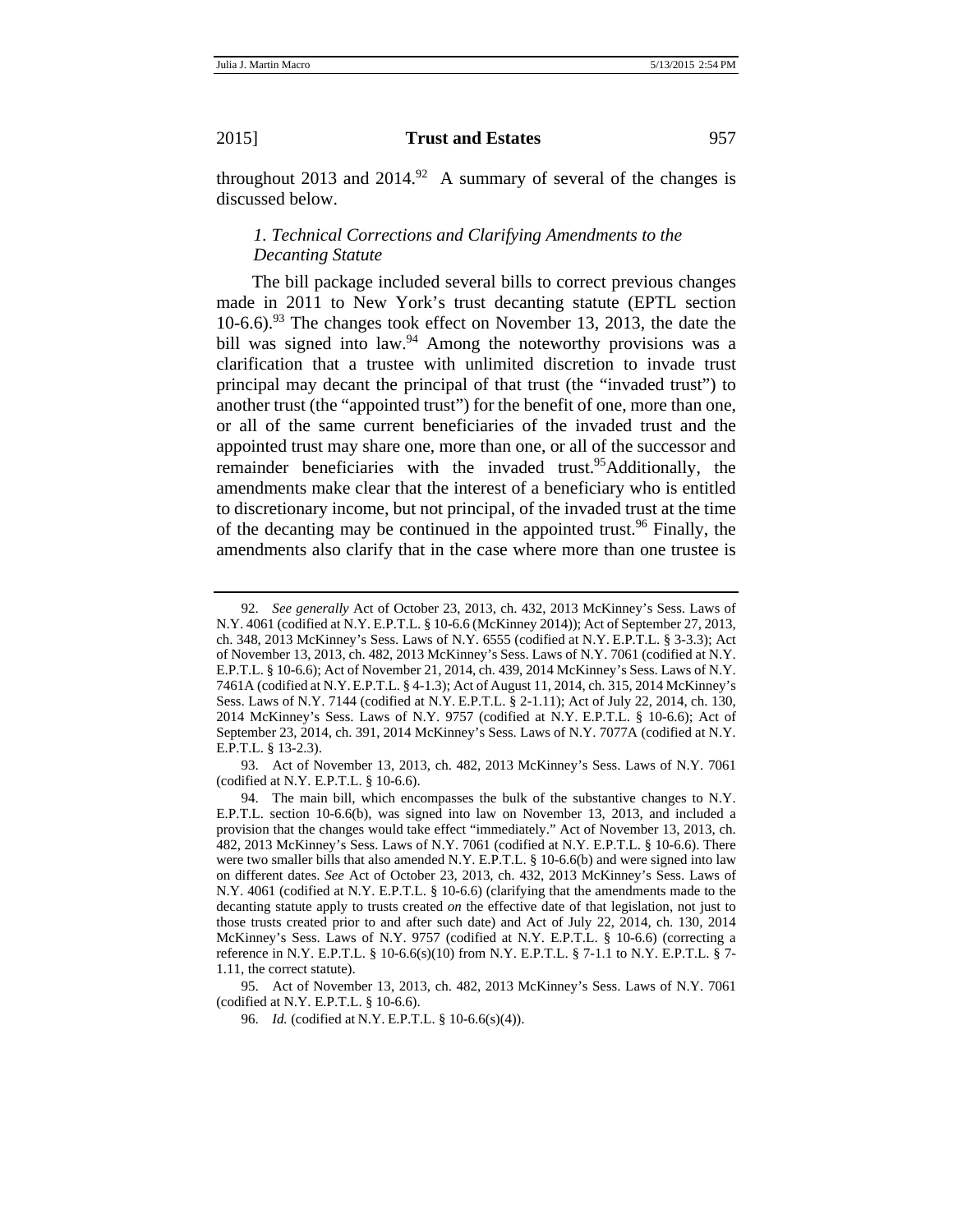acting, the decision to decant requires only a majority of the acting trustees, not unanimity among them. $97$ 

Also included in the amendments is an explanation that if the invaded trust is a non-grantor trust and the appointed trust is a grantor trust, the grantor will not be considered a beneficiary of the trust by reason of the trustee's authority to reimburse the grantor for income taxes attributable to the appointed trust or pay such taxes on the grantor's behalf.<sup>98</sup>

The amendments to EPTL Section 10-6.6 also attempted to answer some questions related to whether a decanting begins the running of the statute of limitations on an action to compel a trustee to account. The amendment provisions indicate that the determination as to whether a decanting triggers the statute of limitations for compelling an accounting shall be based on all the facts and circumstances of the situation.<sup>99</sup> The law now requires that the document memorializing the decanting must state that in certain circumstances the decanting will trigger the start of that statute of limitations.<sup>100</sup>

# *2. Legislation Regarding Inheritance Rights of a Posthumously- Conceived Child*

A new section 4-1.3 of the EPTL provides certain rights to children conceived from the genetic material of a deceased individual.<sup>101</sup> The law now provides that a child (referred to as the "genetic child"<sup>102</sup>) conceived using the sperm or ova (the "genetic material"<sup>103</sup>) of a deceased person (referred to as the "genetic parent"104) is a distributee of the genetic child's genetic parent(s).<sup>105</sup> Additionally, if certain conditions are met, the genetic child may be included in any disposition to a class described as "issue," "children," "descendants," "heirs," or any other term of like import included in a will, trust, or other written instrument created by the genetic parent.<sup>106</sup>

<sup>97.</sup> *Id.* (codified at N.Y. E.P.T.L. §§ 10-6.7, 10-10.7).

<sup>98.</sup> *Id.* (codified at N.Y. E.P.T.L. § 10-6.6(s)(10)).

<sup>99.</sup> *Id.* (codified at N.Y. E.P.T.L. § 10-6.6(j)(5)).

<sup>100.</sup> Act of November 13, 2013, ch. 482, 2013 McKinney's Sess. Laws of N.Y. 7061 (codified at N.Y. E.P.T.L. § 10-6.6(j)(6)).

<sup>101.</sup> Act of November 21, 2014, ch. 439, 2014 McKinney's Sess. Laws of N.Y. 7461- A (codified at N.Y. E.P.T.L. § 4-1.3).

<sup>102.</sup> *Id.* (codified at N.Y. E.P.T.L. § 4-1.3(a)(3)).

<sup>103.</sup> *Id.* (codified at N.Y. E.P.T.L. § 4-1.3(a)(2)).

<sup>104.</sup> *Id.* (codified at N.Y. E.P.T.L. § 4-1.3(a)(1)).

<sup>105.</sup> *Id.* (codified at N.Y. E.P.T.L. § 4-1.3(b)).

<sup>106.</sup> Act of November 21, 2014, ch. 439, 2014 McKinney's Sess. Laws of N.Y. 7461-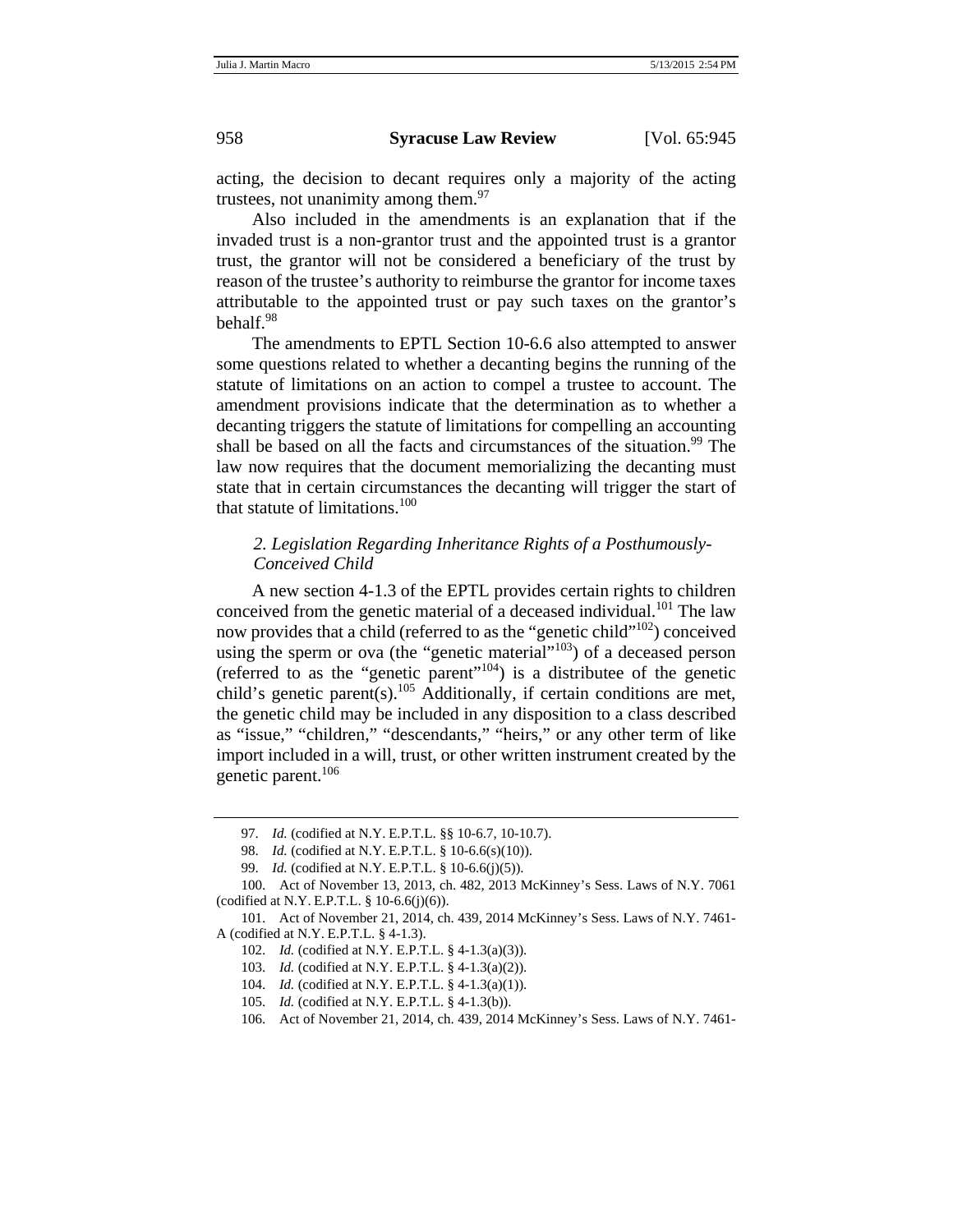The conditions required for a genetic child to be eligible to take as a part of such a class disposition include: (1) the written instrument must have been created by the genetic parent within seven years of the genetic parent's death and must specifically provide consent for the use of his or her genetic material and appoint a person to make decisions about the use of that genetic material;<sup>107</sup> (2) the individual appointed to make decisions regarding the genetic parent's genetic material must have provided notice within certain time limits of the existence and availability of the genetic material to both the executor or administrator of the genetic parent's estate and to a distributee of the genetic parent;<sup>108</sup> (3) that notice must be filed in the Surrogate's Court that has jurisdiction over the genetic parent's estate; $^{109}$  and (4) the genetic child must be conceived no later than twenty-four months after the genetic parent's death or born thirtythree months after the genetic parent's death. $110$ 

The law requires that the written instrument created by the genetic parent to authorize the use of his or her genetic material must be executed in the presence of at least two adult witnesses.<sup>111</sup> The statute includes a model form that, if completed and executed properly, would permit a genetic child to benefit from his or her genetic parent's estate.112 In the event of a divorce, annulment, or judgment of legal separation between the genetic parent and the person appointed in the written document, the statute provides that the written document is automatically revoked.<sup>113</sup> Additional provisions of the law govern the logistical concerns of administering an estate where genetic material and a written authorization and appointment are present. $114$ 

The law took effect on November 21, 2014, and applies to any estate of a decedent dying thereafter.<sup>115</sup> However, a genetic child otherwise eligible under this statute may only take as beneficiary of a will, trust, and other written testamentary instrument executed on or after September 1, 2014.116

A (codified at N.Y. E.P.T.L. § 4-1.3(b)).

<sup>107.</sup> *Id.* (codified at N.Y. E.P.T.L. § 4-1.3(b)(1)(A)-(B)).

<sup>108.</sup> *Id.* (codified at N.Y. E.P.T.L. § 4-1.3(b)(2).

<sup>109.</sup> *Id.* (codified at N.Y. E.P.T.L. § 4-1.3(b)(3).

<sup>110.</sup> *Id.* (codified at N.Y. E.P.T.L. § 4-1.3(b)(4).

<sup>111.</sup> Act of November 21, 2014, ch. 439, 2014 McKinney's Sess. Laws of N.Y. 7461- A (codified at N.Y. E.P.T.L. § 4-1.3(c)(1)).

<sup>112.</sup> *Id.* (codified at N.Y. E.P.T.L. § 4-1.3(c)(5)).

<sup>113.</sup> *Id.* (codified at N.Y. E.P.T.L. § 4-1.3(d)).

<sup>114.</sup> *Id.* (codified at N.Y. E.P.T.L. § 11-1.5(a)-(d)).

<sup>115.</sup> *Id.* (codified at N.Y. E.P.T.L. § 4-1.3(f)).

<sup>116.</sup> Act of November 21, 2014, ch. 439, 2014 McKinney's Sess. Laws of N.Y. 7461-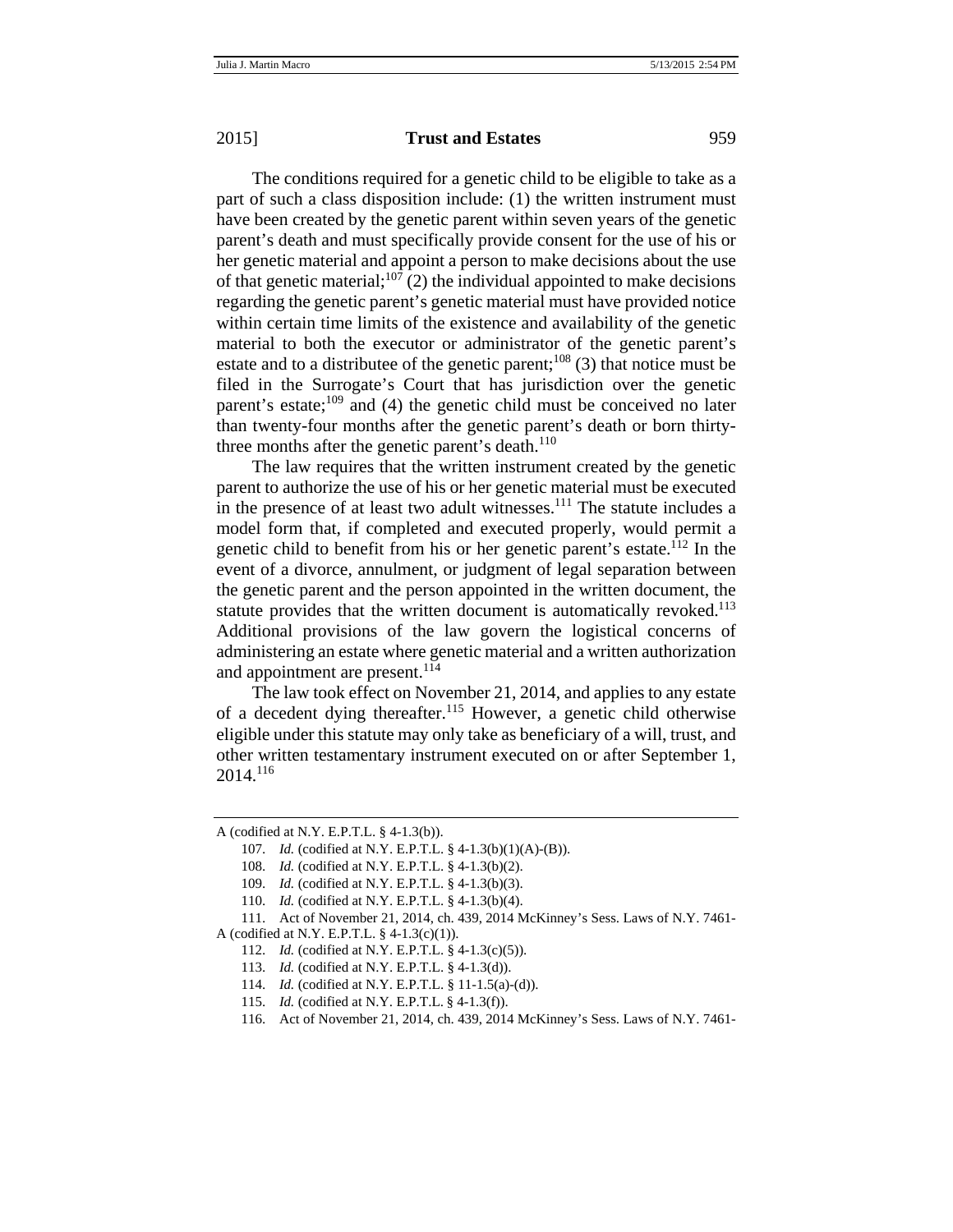# *3. Requirement for Court Approval for a Personal Representative to Renounce Decedent's Property Eliminated*

An amendment to EPTL Section 2-1.11(d)(5) removes the requirement for a personal representative of an estate to obtain court approval in order to renounce property to which the decedent became entitled but did not receive before death.<sup>117</sup> While the change eliminated the requirement for court approval, a personal representative may still seek court approval for renunciation if such approval is so desired.<sup>118</sup> This amendment took effect immediately upon the bill being signed into law on August 11, 2014, and applies to the estates of all decedents dying on or after that date.<sup>119</sup>

# *4. Amendment Permitting Settlement of a Resigning Fiduciary's Account Informally*

Sections 715 and 716 of the N.Y. SCPA were amended to permit a court to approve an informal settlement of a resigning fiduciary's account.<sup>120</sup> Previously, the law required that a resigning fiduciary must settle the fiduciary's account through a formal judicial process.<sup>121</sup> The court maintains the right to compel a full judicial accounting at its discretion.<sup>122</sup> This amendment took effect immediately upon the bill being signed into law on November 13, 2013, and applies to the estates of all decedents dying on or after that date.<sup>123</sup>

#### *5. Amendments to the Anti-Lapse Statute*

Prior to recent changes, the anti-lapse statute (N.Y. EPTL section 3- 3.3) applied to a disposition to a named beneficiary or to a class, including a class described in the form of "issue" or "descendants."124 However, the inclusion of such multigenerational classes in the anti-lapse statute could result in conflicting outcomes between the application of the anti-lapse provisions and the application of N.Y. EPTL section 2-1.2, which

A (codified at N.Y. E.P.T.L. § 4-1.3(f)).

<sup>117.</sup> Act of August 11, 2014, ch. 315, 2014 McKinney's Sess. Laws of N.Y. 7144 (codified as N.Y. E.P.T.L.  $\S$  2-1.11(d)(5)).

<sup>118.</sup> *Id.* (codified at N.Y. E.P.T.L. § 2-1.11(d)(5)).

<sup>119.</sup> *Id.* (codified at N.Y. E.P.T.L. § 2-1.11(d)(5)).

<sup>120.</sup> Act of November 13, 2013, ch. 483, 2013 McKinney's Sess. Laws of N.Y. 7062 (codified at N.Y. SURR. CT. PROC. ACT LAW §§ 715-16 (McKinney 2014)).

<sup>121.</sup> *Id.*

<sup>122.</sup> *Id.*

<sup>123.</sup> *Id*.

<sup>124.</sup> Act of September 27, 2013, ch. 348, 2013 McKinney's Sess. Laws of N.Y. 6555 (codified at N.Y. E.P.T.L § 3-3.3).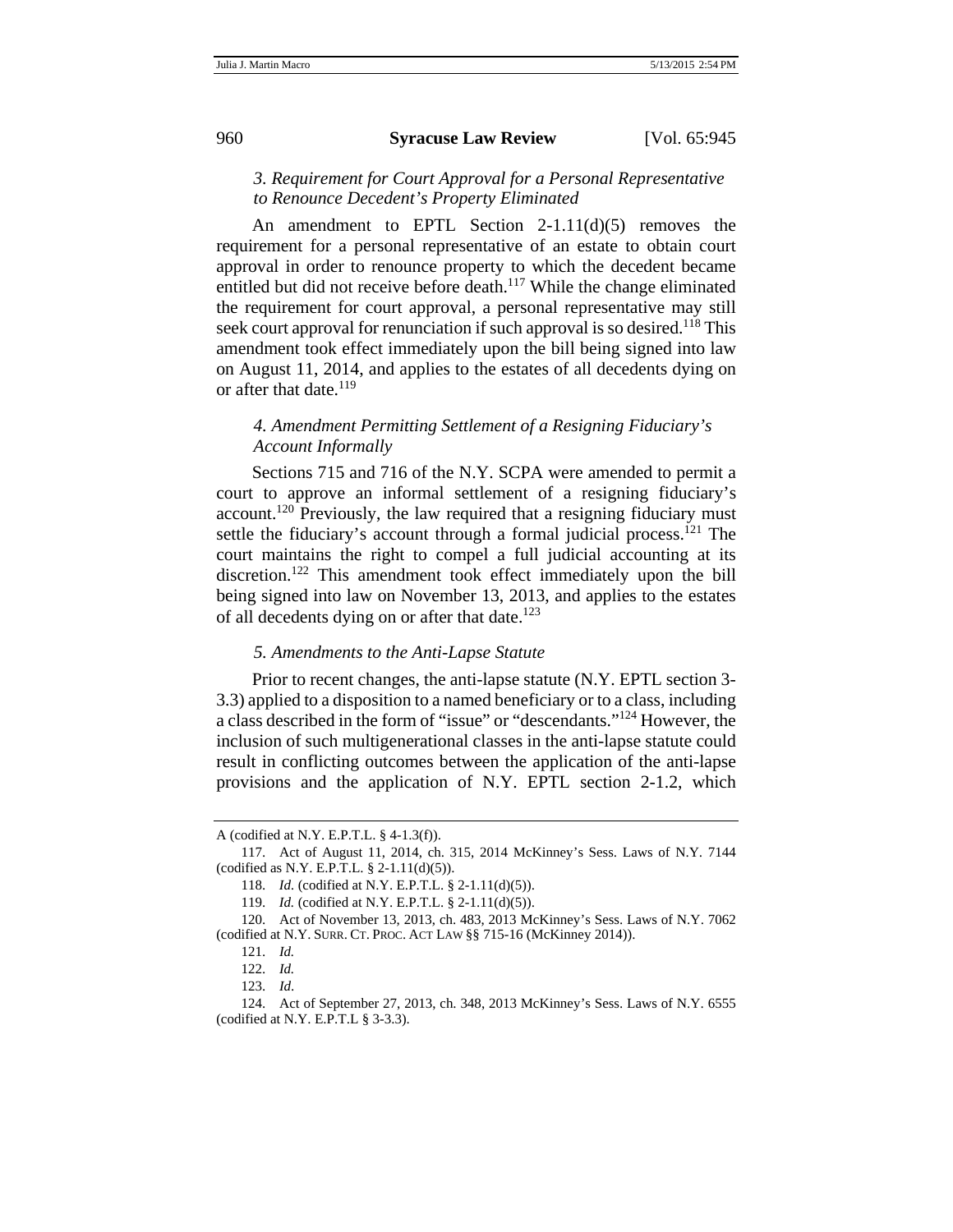provides that a distribution to issue is to be by representation.<sup>125</sup> To cure this apparent conflict, N.Y. EPTL section 3-3.3 was amended to explicitly exclude application of the anti-lapse provisions to class gifts made to "issue," "descendants," and other classes described by words of similar import.<sup>126</sup> The amendment also included language clarifying that the antilapse statute would apply to testamentary dispositions of a future estate, such as a remainder interest in a testamentary trust.<sup>127</sup> This change is effective for decedents dying after September 27,  $2013^{128}$ 

# *6. Restrictions on the Filing of Abandoned Property Services Locator Agreements in Surrogate's Court*

When a qualifying heir or estate representative utilizes an abandoned property location service (such as an attorney or accountant) to submit a claim to the New York State Office of Unclaimed Funds ("OUF"), OUF requires the claim be accompanied by a court-certified copy of the agreement between the abandoned property location service and the estate representative or qualifying heir.<sup>129</sup> Section 13-2.3 of the N.Y. EPTL was amended to provide that the surrogate's court would only accept for filing an abandoned property location services agreement if the amount at issue is in excess of \$1,000 or if the fiduciary seeking the abandoned property has been appointed or has a proceeding seeking appointment pending in the surrogate's court where the agreement is to be filed.<sup>130</sup> This change took effect immediately upon the bill being signed into law on September 23, 2014.<sup>131</sup> The bill jacket indicates that OUF has determined that it "will no longer accept an abandoned property location services agreement where letters have not been issued to an estate representative, unless it is executed by the spouse or children of a decedent or the amount at issue is less than \$1,000."<sup>132</sup>

<sup>125.</sup> Memorandum of Assemb. Lavine, *reprinted in* 2013 A.B. 6555; *see* N.Y. E.P.T.L. § 2-1.2.

<sup>126.</sup> Act of September 27, 2013, ch. 348, 2013 McKinney's Sess. Laws of N.Y. 6555 (codified at N.Y. E.P.T.L. § 3-3.3).

<sup>127.</sup> *Id*.

<sup>128.</sup> *Id*.

<sup>129.</sup> *See* 2014 *McKinney's Sess. Law News* ch. 391 (legislative memorandum); N.Y. ABAND. PROP. LAW § 1416 (McKinney 2014); *see also* N.Y. GEN. BUS. LAW § 393-e (McKinney 2014).

<sup>130.</sup> Act of September 23, 2014, ch. 391, 2014 McKinney's Sess. Laws of N.Y. S-7077-A (codified at N.Y. E.P.T.L. § 13-2.3).

<sup>131.</sup> *Id*.

<sup>132. 2014</sup> *McKinney's Sess. Law News* ch. 391 (legislative memorandum).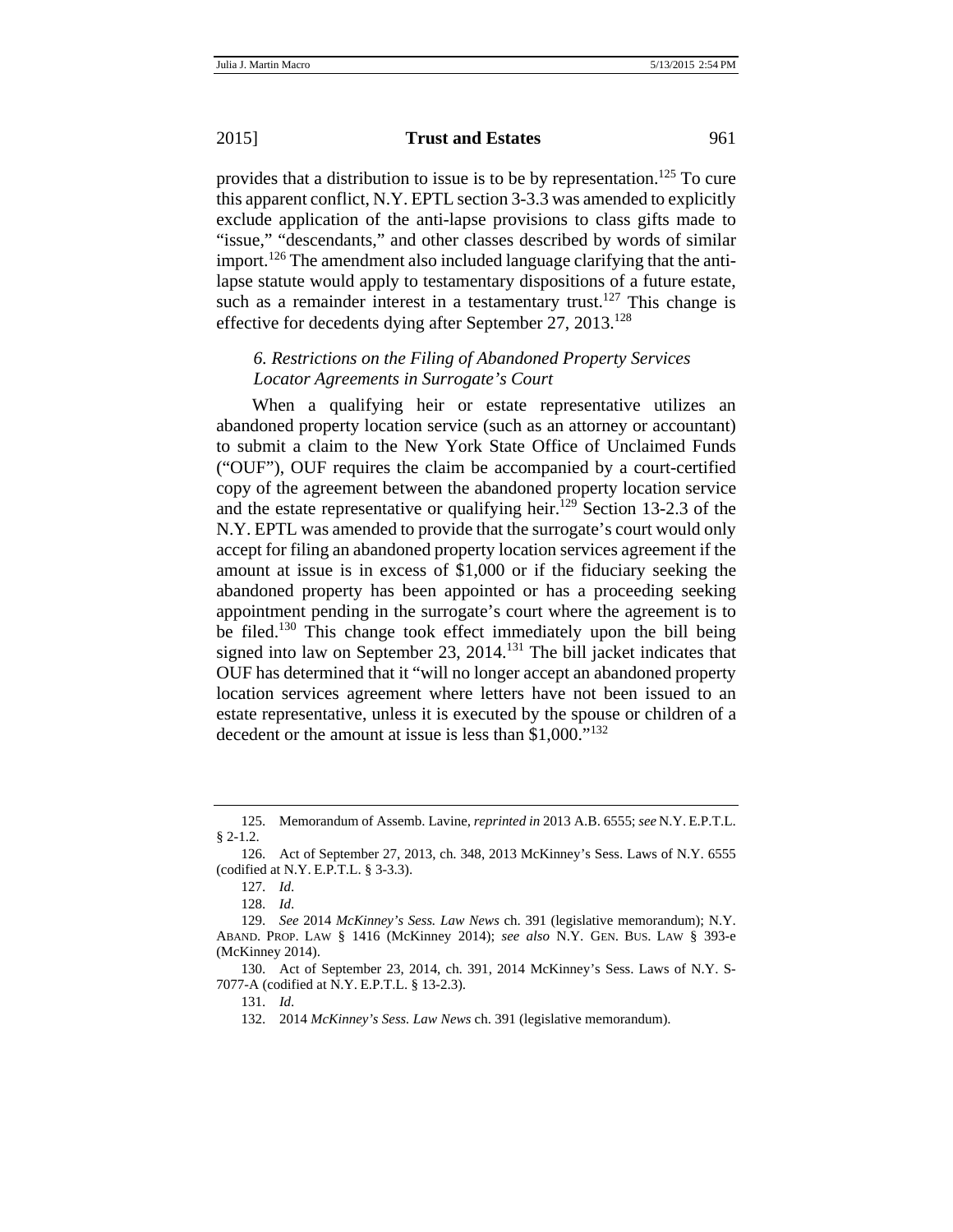#### III. NEW YORK STATE REGULATIONS AND CASES

## *A. Guidance from the New York State Division of Taxation and Finance (NYSDTF) for Same-Sex Couples in the Wake of United States v. Windsor*

NYSDTF issued guidance, following the Supreme Court decision in *United States v. Windsor* and Revenue Ruling 2013-17, regarding implications for same-sex married couples required to file tax returns in New York State. Based upon Revenue Ruling 2013-17, couples who previously filed income and estate tax returns may amend previously filed returns to change their filing status from single to married.<sup>133</sup> For New York taxes, "equal treatment has been given to individuals married to different-sex spouses and same-sex spouses since the enactment of the Marriage Equality Act, which took effect on July 24, 2011."<sup>134</sup> Therefore, the New York guidance makes clear that estates of individuals who were legally married to same-sex spouses and died *prior* to July 24, 2011, may, but are not required to, amend previously filed estate tax returns where the statute of limitations to apply for a refund remains open.<sup>135</sup>

#### *B. Public Access to Surrogate's Court Documents Limited*

The Chief Administrative Judge of the New York State Unified Courts System added a new section 207.64 of the Uniform Civil Rules of the surrogate's courts regarding public access to certain filings with the surrogate's courts.<sup>136</sup> The new rule limits access to certain documents to only people interested in the estate of a decedent or their counsel; the Public Administrator or the counsel thereto; counsel for any Federal, State or local governmental agency; or court personnel.<sup>137</sup> Individuals not included in the above list may obtain written permission to access records from the surrogate or chief clerk of the court.<sup>138</sup> The documents subject to the new rule are: (1) all papers and documents in SCPA Article 17 or 17-A guardianship proceedings; (2) death certificates; (3) tax returns; (4) documents containing social security numbers; (5) inventories of firearms; and (6) inventories of assets.<sup>139</sup> The new rule became effective

<sup>133.</sup> *See* Rev. Rul. 2013-17, 2013-2 C.B. 201*.*

<sup>134.</sup> N.Y. Dep't of Taxation and Fin. Mem. TSB-M-13(5)I, (10)M (Sept. 13, 2013).

<sup>135.</sup> *Id.*

<sup>136.</sup> N.Y. COMP. CODES R. & REGS. tit. 22 § 207.64 (2014).

<sup>137.</sup> *Id.*

<sup>138.</sup> *Id.*

<sup>139.</sup> *Id.*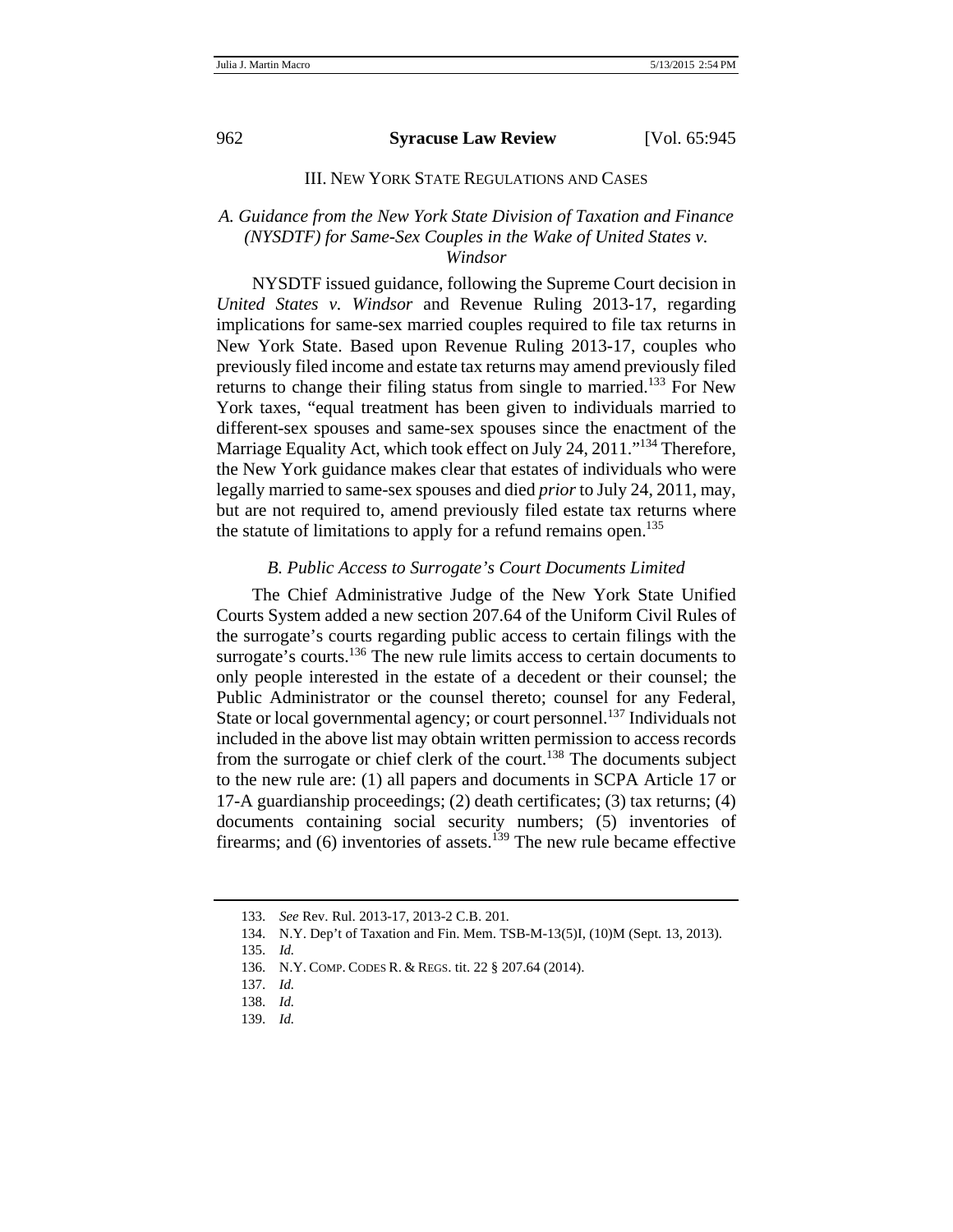on March 19, 2014.<sup>140</sup>

## *C. Surrogate's Courts Have Jurisdiction to Review Reasonableness of Compensation Paid to Out-of-State Law Firm Representing Estate*

In *In Re Askin*, the appellate division examined whether the surrogate's court has subject matter jurisdiction to determine what, if any, legal fees an estate owes to an out-of-state law firm.<sup>141</sup> The decedent died in May 1997, survived by her daughter, son, and three grandchildren.<sup>142</sup> The daughter, who was a resident of Massachusetts at the time of the decedent's death, was the nominated executor under the decedent's will and was issued letters testamentary.<sup>143</sup> The daughter retained a Massachusetts law firm to represent her as executor of the estate.<sup>144</sup> The Massachusetts firm had no offices in New York and was required to retain New York counsel to appear on the estate's behalf in the New York surrogate's court regarding the estate.<sup>145</sup> The daughter later moved to New York and hired a New York firm to serve as successor counsel.<sup>146</sup> Thereafter, the daughter filed a petition for judicial settlement of a final account of the estate. $147$  Decedent's son and grandchildren filed objections to the final accounting, including a challenge to the counsel fees paid to the Massachusetts law firm.<sup>148</sup> The Massachusetts firm asserted that the New York surrogate's court did not have jurisdiction to review the reasonableness of the fees it had charged.<sup>149</sup>

The court recognized that the surrogate's court has authority to fix and determine attorneys' fees for services rendered to a fiduciary of an estate under N.Y. SCPA section  $2110$ <sup>150</sup> The court determined, citing previous case law, that "[a]s the approval or disgorgement of legal fees already paid to [the Massachusetts firm] will, one way or the other, affect the administration of the decedent's estate," the surrogate's court had jurisdiction to fix and determine fair compensation for the services rendered by the out-of-state law firm.<sup>151</sup>

<sup>140.</sup> *Id.*

<sup>141. 113</sup> A.D.3d 72, 74, 976 N.Y.S.2d 492, 493 (2d Dep't 2013).

<sup>142.</sup> *Id.*

<sup>143.</sup> *Id.*

<sup>144.</sup> *Id.*

<sup>145.</sup> *Id.*

<sup>146.</sup> *In re Askin*, 113 A.D.3d at 74, 976 N.Y.S.2d at 493.

<sup>147.</sup> *Id.* at 74, 976 N.Y.S.2d at 494.

<sup>148.</sup> *Id.* at 75, 976 N.Y.S.2d at 494.

<sup>149.</sup> *Id.* at 76, 976 N.Y.S.2d at 495.

<sup>150.</sup> *Id.* at 76-77, 976 N.Y.S.2d at 495.

<sup>151.</sup> *In re Askin*, 113 A.D.3d at 83, 976 N.Y.S.2d at 499.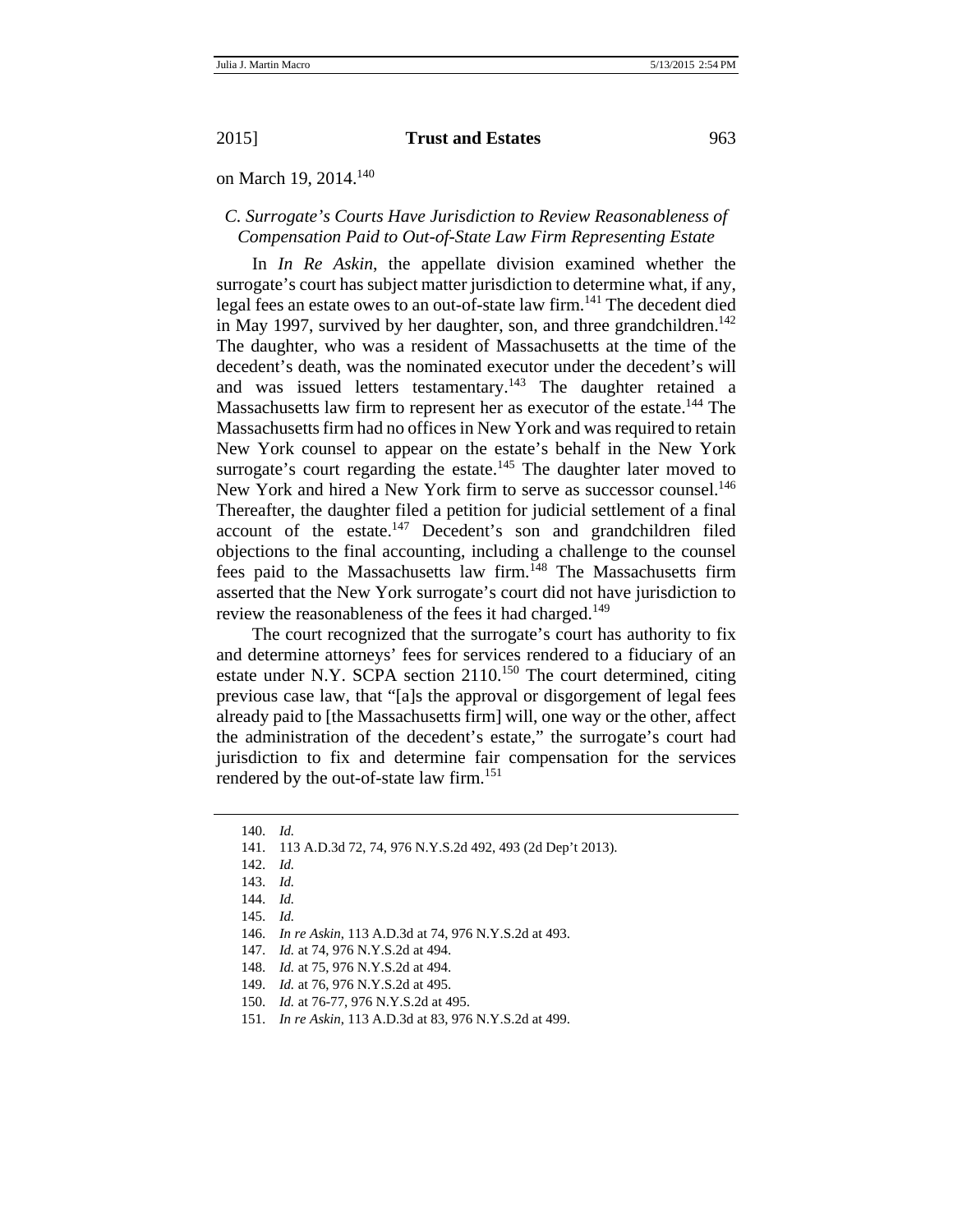# *D. Due Execution Could be Found on Testimony of Attorney Supervising Execution Alone Where Attesting Witnesses Asserted Privilege*

In *In re Buchting*, the decedent's surviving spouse sought to probate the decedent's will over the objections of the decedent's children from a prior marriage.<sup>152</sup> At the SCPA section 1404 hearing, the surviving spouse called the attorney who drafted the will and supervised its execution, as well as the two attesting witnesses.<sup>153</sup> The attorney described the events of the will execution, the details of which would satisfy the statutory requirements under N.Y. EPTL section  $3-2.1$ .<sup>154</sup> However, upon taking the stand, the two attesting witnesses both invoked their Fifth Amendment rights against self-incrimination and refused to testify.155 The decedent's children thereafter moved to dismiss the surviving spouse's petition, alleging–among other things–that the surviving spouse failed to establish due execution.<sup>156</sup> The surviving spouse then cross-moved for summary judgment to admit the will to probate.157 The surrogate's court denied both motions, but subsequently admitted the will to probate.<sup>158</sup>

The appellate division determined that the testimony of the attorney was sufficient to satisfy the petitioner's burden to prove due execution.<sup>159</sup> The court asserted that invocation of a privilege was akin to failure to recall the events of the execution.<sup>160</sup> As a result, the will could be admitted on the testimony of another witness and other sufficient proof.<sup>161</sup> Although neither of the attesting witnesses testified regarding the substance of the execution ceremony, the court found that the testimony of the attorney was sufficient because a presumption of due execution arises where the execution of a will is supervised by the attorney who drafted it and there was no evidence offered to contradict the testimony of the attorney.<sup>162</sup> The court reasoned that "to preclude the probate of a will as a matter of law because both attesting witnesses refuse[d] to testify on constitutional grounds would come perilously close to drawing a

157. *In re Buchting*, 111 A.D.3d at 1114, 975 N.Y.S.2d at 796.

158. *Id.*

- 159. *Id.* at 1116, 975 N.Y.S.2d at 797.
- 160. *Id.* at 1114-15, 975 N.Y.S.2d at 796.
- 161. *Id.* at 1115, 975 N.Y.S.2d at 796.
- 162. *In re Buchting*, 111 A.D.3d at 1115-16, 975 N.Y.S.2d at 797.

<sup>152. 111</sup> A.D.3d 1114, 1114, 975 N.Y.S.2d 794, 796 (3d Dep't 2013).

<sup>153.</sup> *Id.*

<sup>154.</sup> *Id.* at 1115, 975 N.Y.S.2d at 797.

<sup>155.</sup> *Id.* at 1114, 975 N.Y.S.2d at 796.

<sup>156.</sup> *Id.*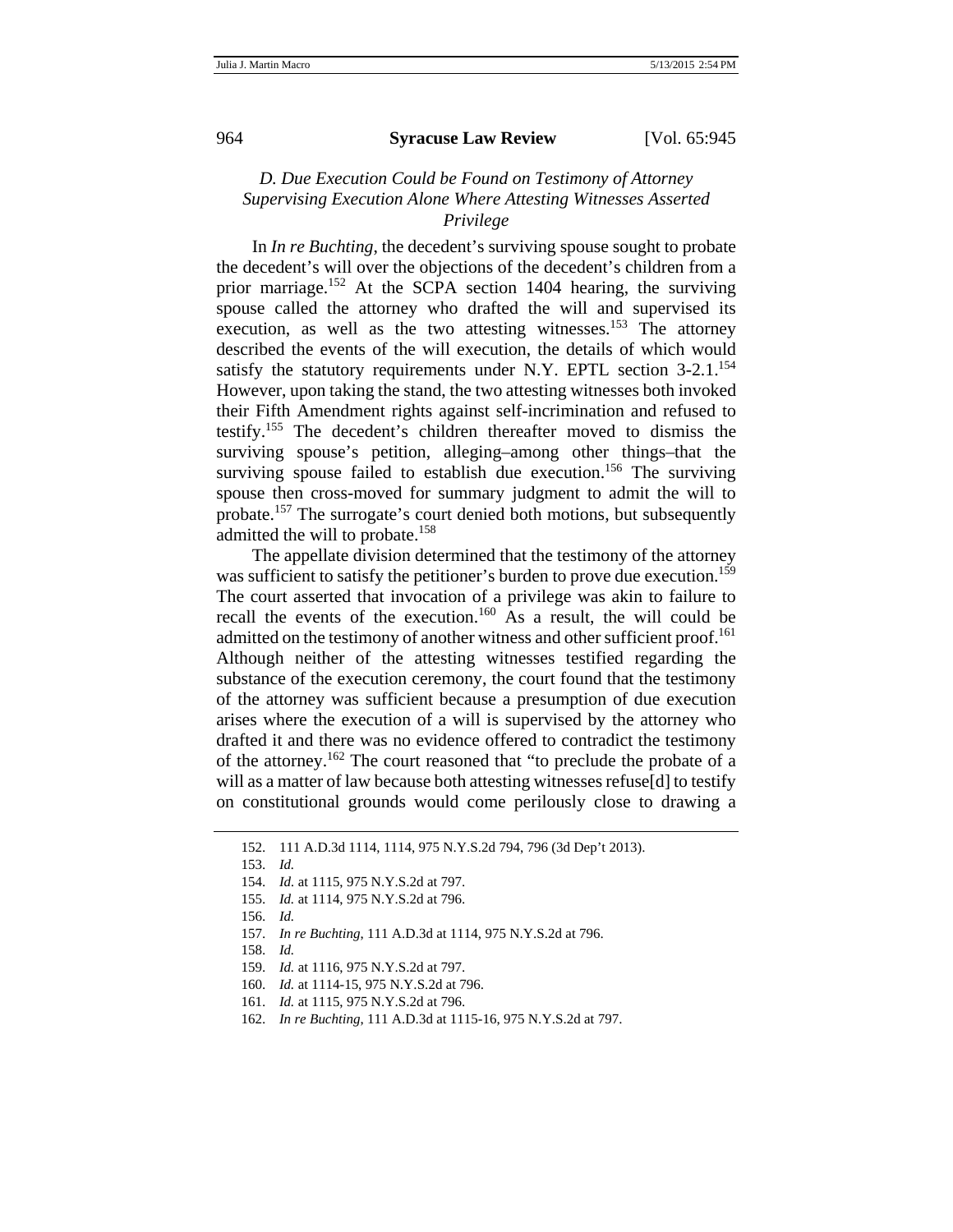prohibited inference from the invocation of the privilege by nonparties."<sup>163</sup>

# *E. Divorce Did Not Revoke Testamentary Disposition and Fiduciary Appointment of Former Father-In-Law*

In *In re Lewis*, the decedent had executed a will in Texas in 1996 (the "1996 will") that named her husband as the beneficiary of her entire estate and named him as her executor.<sup>164</sup> In the event that her husband predeceased her, the 1996 will benefitted her father-in-law and named him as successor executor.<sup>165</sup> In 2007, the decedent divorced her husband and moved to New York to live on a piece of real property that she was awarded in the divorce.<sup>166</sup> Decedent died in March 2010 as a New York resident.<sup>167</sup> Decedent's former father-in-law filed a petition to probate decedent's 1996 will, which he asserted had been in his custody since its execution.<sup>168</sup> The former father-in-law's petition argued that the testamentary disposition to decedent's ex-husband and the appointment of the ex-husband as executor under decedent's will were revoked by virtue of the divorce.<sup>169</sup> As a result, the former father-in-law alleged that he was the sole beneficiary of the decedent's estate under the 1996 will and asked the surrogate to issue letters testamentary to him.<sup>170</sup>

Decedent's parents, brother, and half-brother filed objections to probate, alleging (1) that because decedent was a resident of Texas at the time the 1996 will was signed and at the time of her divorce, the provisions of the 1996 will benefiting decedent's former father-in-law and appointing him as her fiduciary were void by virtue of Texas  $law$ ;<sup>171</sup> (2) that the former father-in-law's failure to return decedent's will at the time of decedent's divorce from her ex-husband violated the terms of the divorce decree and therefore "wrongfully and fraudulently deprived

<sup>163.</sup> *Id.* at 1115, 975 N.Y.S.2d at 797.

<sup>164. 114</sup> A.D.3d 203, 206, 978 N.Y.S.2d 527, 528 (4th Dep't 2014).

<sup>165.</sup> *Id.*

<sup>166.</sup> *Id.* at 205, 978 N.Y.S.2d at 528.

<sup>167.</sup> *Id.*

<sup>168</sup>*. Id.* at 206, 978 N.Y.S.2d at 528.

<sup>169.</sup> *In re Lewis*, 114 A.D.3d at 206, 978 N.Y.S.2d at 528.

<sup>170.</sup> *Id.* at 206, 978 N.Y.S.2d at 528-29.

<sup>171.</sup> *Id.* at 206, 978 N.Y.S.2d at 529.

<sup>[</sup>I]f, after making a will, the testator's marriage is dissolved . . . by divorce . . . , all provisions in the will, including all fiduciary appointments, shall be read as if the former spouse and each relative of the former spouse who is not a relative of the testator failed to survive the testator, unless the will expressly provides otherwise.

*Id.* (emphasis in original) (internal quotation marks omitted).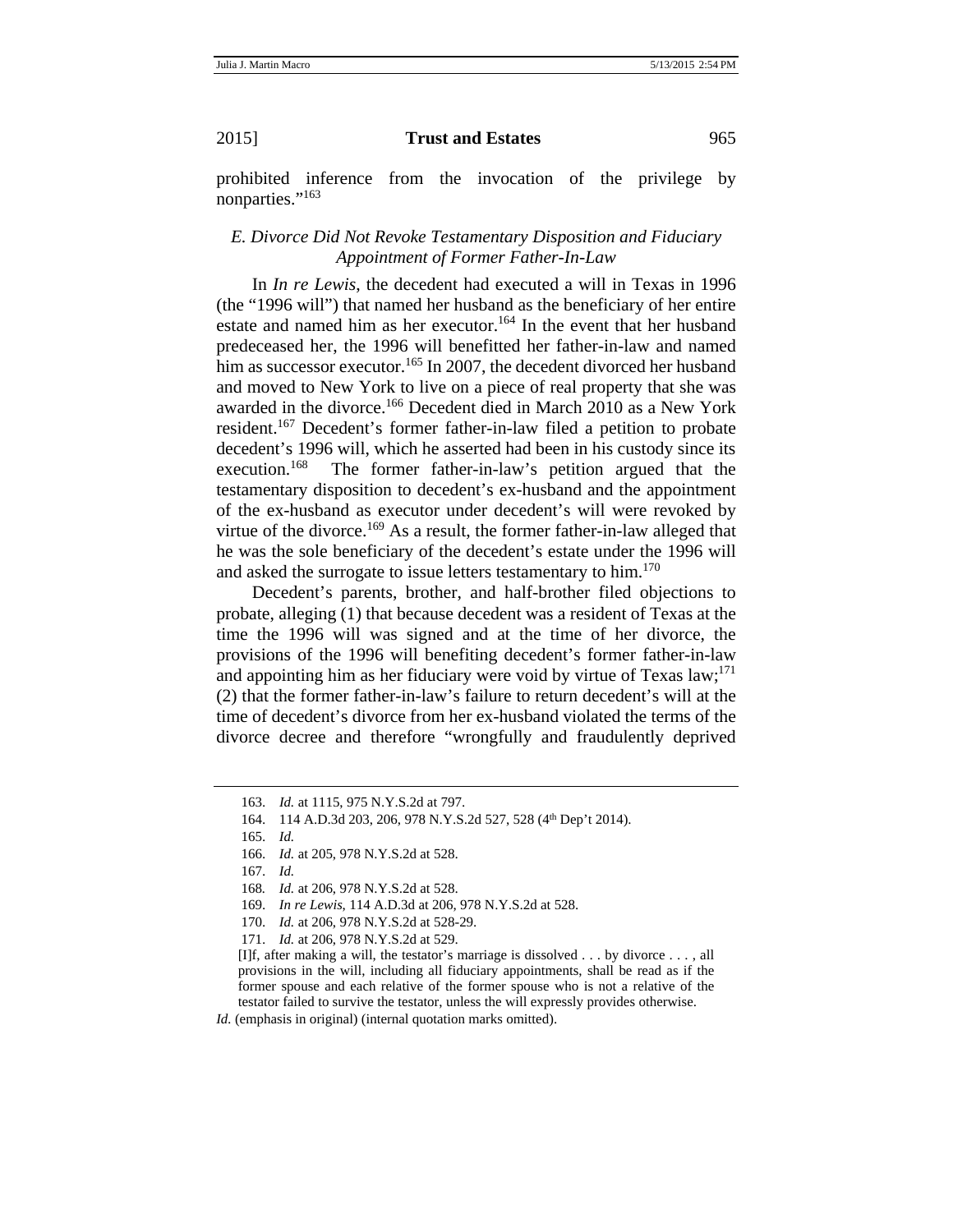decedent of the opportunity to access and evaluate the 1996 will";  $^{172}$  and (3) that the 1996 will had been revoked by a subsequent will that had since been lost. $173$ 

In support of their allegation that the decedent had executed a subsequent will which revoked the 1996 will, the objectants submitted the testimony of decedent's former neighbor.<sup>174</sup> The neighbor testified that the decedent had shown her a package that contained a "letter from 'an attorney's office' and a legal document entitled 'Last Will and Testament.'"175 The neighbor testified that the legal document revoked all prior wills, named decedent's mother as executrix of decedent's estate, benefited primarily decedent's brothers, and was signed by decedent and two witnesses.176 The neighbor indicated that she had retained the legal document on the decedent's behalf for a period of time, but that she returned it to the decedent prior to moving out of the area.<sup>177</sup> No will or any other legal document fitting the description offered by the neighbor was found in decedent's residence.<sup>178</sup> The objectants argued that even though there was not sufficient evidence to admit the lost will to probate, the testimony of the neighbor provided sufficient evidence that the decedent had executed a subsequent will and revoked the 1996 will.<sup>179</sup> However, the court determined that the evidence offered by decedent's former neighbor was insufficient to establish that a subsequent will had been duly executed and attested under the laws of either New York or Texas.<sup>180</sup> As a result, the court found "that the evidence is insufficient to establish that the earlier will was revoked."<sup>181</sup>

The court also found that the 1996 will was not affected by the provisions of the Texas Probate Code because decedent was a domiciliary of New York at the time of her death.<sup>182</sup> New York law provides that a divorce operates to revoke testamentary dispositions to and fiduciary appointments of former spouses only.<sup>183</sup> As a result, the testamentary

- 178. *Id.*
- 179. *Id.* at 210, 978 N.Y.S.2d at 531-32.
- 180. *Id.* at 211, 978 N.Y.S.2d at 532.
- 181. *Id.* at 214, 978 N.Y.S.2d at 534.
- 182. *In re Lewis*, 114 A.D.3d at 209, 978 N.Y.S.2d at 531.
- 183. *Id.*

<sup>172.</sup> *Id*. "[T]he divorce decree required [decedent's] ex-husband to return 'any paperwork associated with any items of the decree.'" *In re Lewis*, 114 A.D.3d at 206, 978 N.Y.S.2d at 529.

<sup>173.</sup> *Id.*

<sup>174.</sup> *Id.* at 210, 978 N.Y.S.2d at 532.

<sup>175.</sup> *Id.*

<sup>176.</sup> *Id.* at 211, 978 N.Y.S.2d at 532.

<sup>177.</sup> *In re Lewis*, 114 A.D.3d at 211, 978 N.Y.S.2d at 532.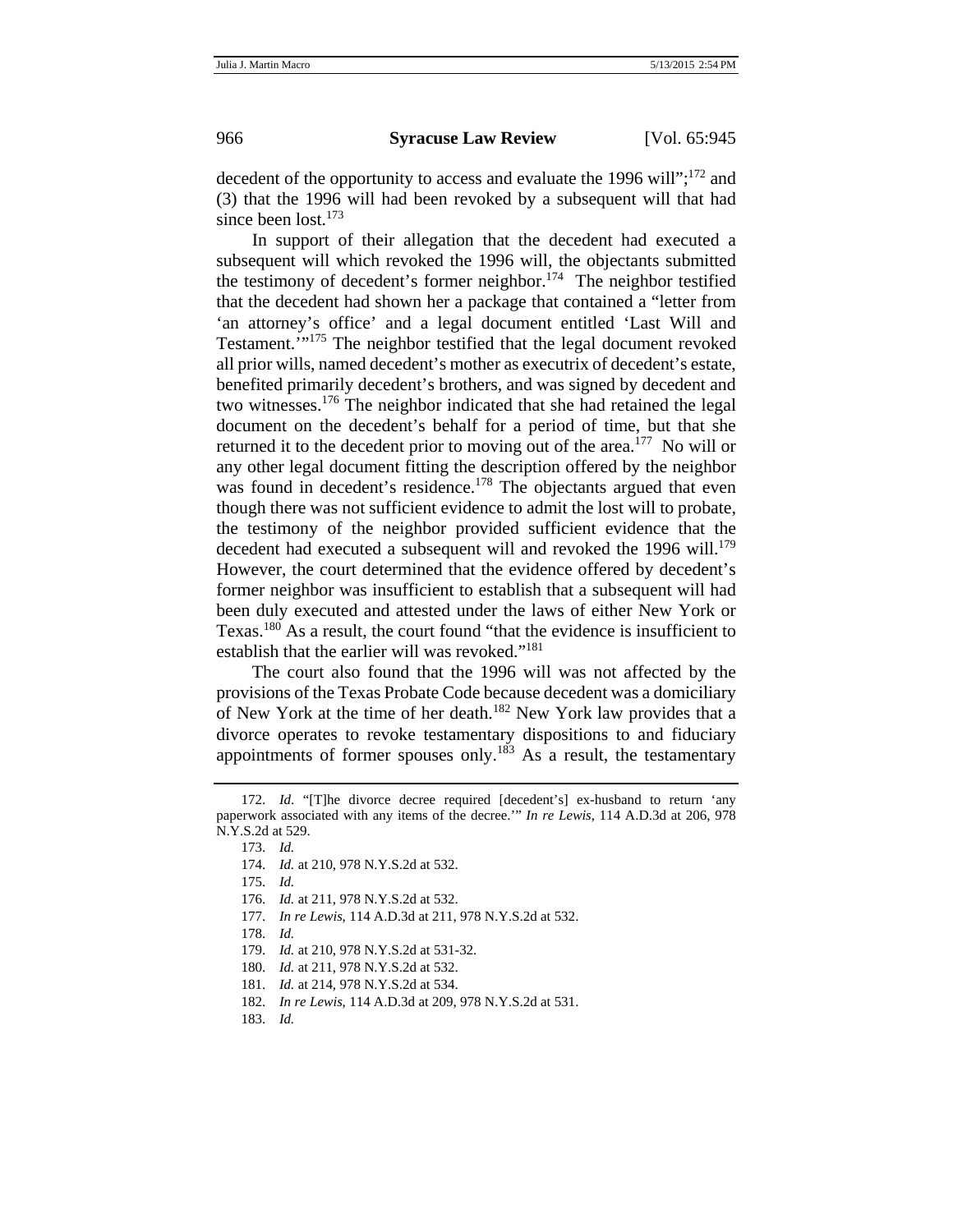disposition to decedent's ex-husband and the appointment of him as decedent's executor were revoked, but all other provisions of the 1996 will remained in effect.<sup>184</sup>

Finally, the court rejected the objectants' contention that the former father-in-law or the decedent's ex-husband were under any obligation to return the 1996 will to decedent under the terms of the divorce decree.<sup>185</sup> The court ruled that the plain language of the divorce decree only required the return of paperwork needed to effectuate the division of property and the will was not such a document.<sup>186</sup>

## *F. Evidence of Proper Execution of Will Serve to Refute Claims of Disinherited Children*

In *In re Mele*, the decedent executed a will two months before his death that left one dollar each to his two sons and two of his four daughters, and directed that the balance should be divided equally between the other two daughters, who were also named as co-executors of his estate.187 The decedent had previously executed a will that divided his estate among his six children equally.<sup>188</sup> Three of the four children who were left only one dollar objected to the will, alleging fraud and undue influence on the part of the two daughters who benefited the most from the will, that the will had not been properly executed, and that the decedent did not have testamentary capacity to execute the will.<sup>189</sup>

The appellate division affirmed the surrogate court's rejection of all of the objectants' claims.190 The court found that the proponents of the will had met their burden of showing "that the decedent understood the nature and consequences of making the will, the nature and extent of his property, and the natural objects of his bounty."<sup>191</sup> The court also found that the will proponents demonstrated that the will was duly executed by virtue of the attestation clause and self-proving affidavit contained in the will, and also by offering the testimony of the attorney-draftsman who supervised the execution ceremony.<sup>192</sup> Finally, the court found that "the objectants [had] failed to submit any evidence, beyond conclusory

<sup>184.</sup> *Id.*

<sup>185.</sup> *Id.*

<sup>186.</sup> *Id.*

<sup>187. 113</sup> A.D.3d 858, 859, 979 N.Y.S.2d 403, 404 (2d Dep't 2014).

<sup>188.</sup> *Id.* at 859, 979 N.Y.S.2d at 404-05.

<sup>189.</sup> *Id.* at 859, 979 N.Y.S.2d at 405.

<sup>190.</sup> *Id.* at 858, 979 N.Y.S.2d at 404.

<sup>191.</sup> *Id.* at 859, 979 N.Y.S.2d at 405.

<sup>192.</sup> *In re Mele*, 113 A.D.3d at 860, 979 N.Y.S.2d at 405.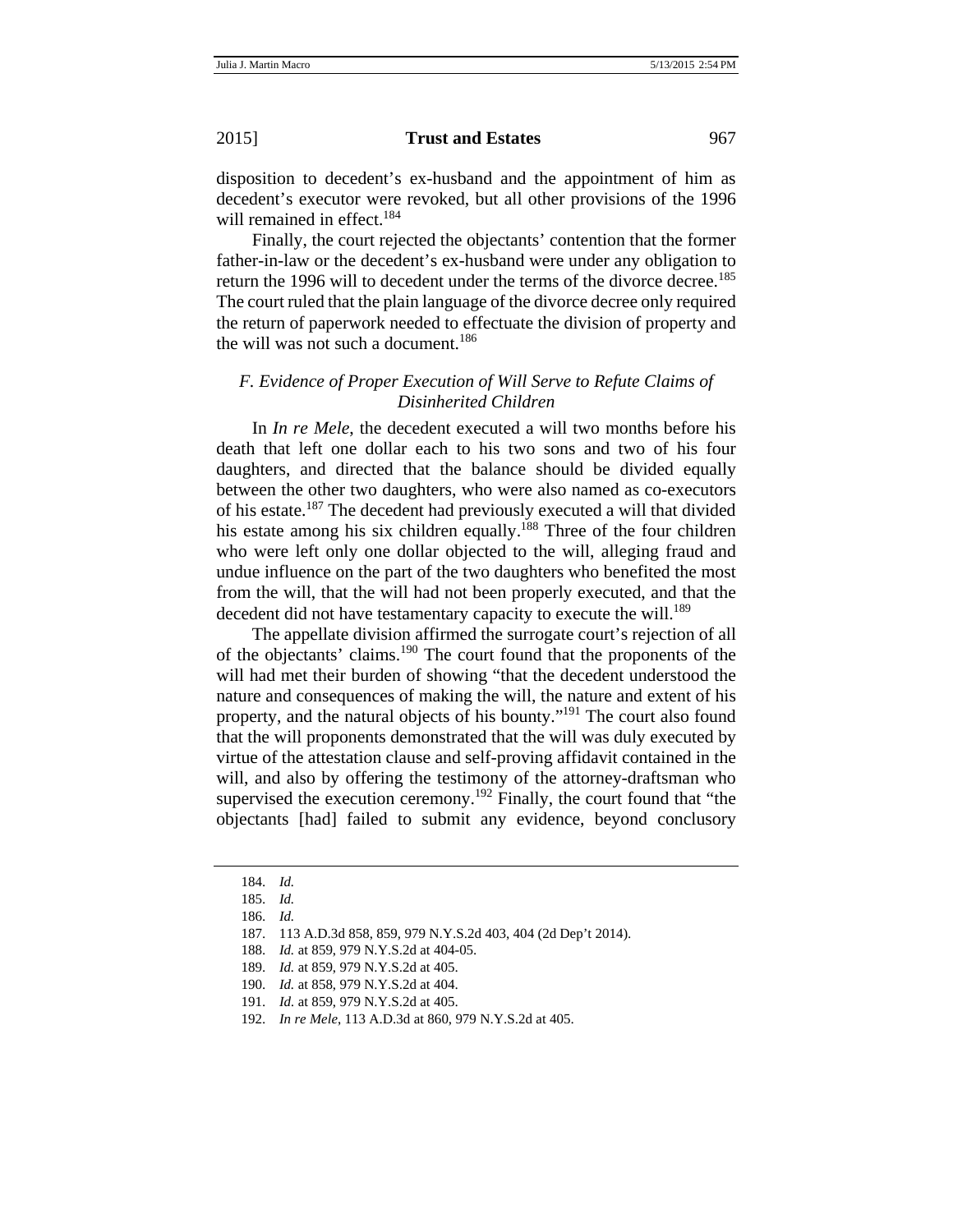allegations and speculation" of fraud and undue influence over the decedent.<sup>193</sup>

## *G. Courts Have Discretion to Take Subsequent Misconduct into Consideration in Awarding Trustee Commissions for a Different Period*

In *In re Gregory Stewart Trust*, the trustee of four family trusts– benefiting the trustee's children–was removed for misconduct.<sup>194</sup> As a result of the misconduct, the trustee was denied commissions from 2006 to the time she was removed in  $2012^{195}$  The trustee then sought commissions for 2003, 2004, and 2005.<sup>196</sup> Three of the trustee's children, who were beneficiaries of the trusts, opposed the claim for commissions.<sup>197</sup>

The court denied the trustee commissions for 2003 and 2004 based upon the report of the special referee appointed in the case, which stated that the trustee had failed "to provide competent evidence as to the value of the trusts for those years."198 With regard to 2005, the court found that it had the discretion to take into consideration all of a trustee's misconduct in determining whether the trustee was eligible for a commission.199 However, the court found that the denial of a commission should not serve as an additional penalty for the trustee's later misconduct.<sup>200</sup> Based upon "the nature of the trustee's misconduct, both during 2005 and afterwards," the court permitted the trustee to collect a commission for 2005 only. $^{201}$ 

# *H. Putative Father Need Not Acknowledge Paternity of Child to All in Order for Acknowledgement to be Open and Notorious*

In *In re Reape*, the decedent died intestate survived by ten siblings and by three individuals who claimed to be his non-marital children.<sup>202</sup> Two of the three non-marital children requested letters of administration in the decedent's estate. $^{203}$  The non-marital children submitted affidavits

<sup>193.</sup> *Id.* at 860, 979 N.Y.S.2d at 406.

<sup>194. 109</sup> A.D.3d 755, 756, 974 N.Y.S.2d 11, 12 (1st Dep't 2013).

<sup>195.</sup> *Id.*

<sup>196.</sup> *Id.*

<sup>197.</sup> *Id.*

<sup>198.</sup> *Id.*

<sup>199.</sup> *In re Gregory Stewart Trust*, 109 A.D.3d at 756-57, 974 N.Y.S.2d at 12.

<sup>200.</sup> *Id.* at 757, 974 N.Y.S.2d at 13 (citing RESTATEMENT (SECOND) OF TRUSTS § 243 cmt. a (1959)).

<sup>201.</sup> *Id.* at 758, 974 N.Y.S.2d at 13.

<sup>202. 110</sup> A.D.3d 1082, 1082, 974 N.Y.S.2d 496, 497 (2d Dep't 2013).

<sup>203.</sup> *Id*.